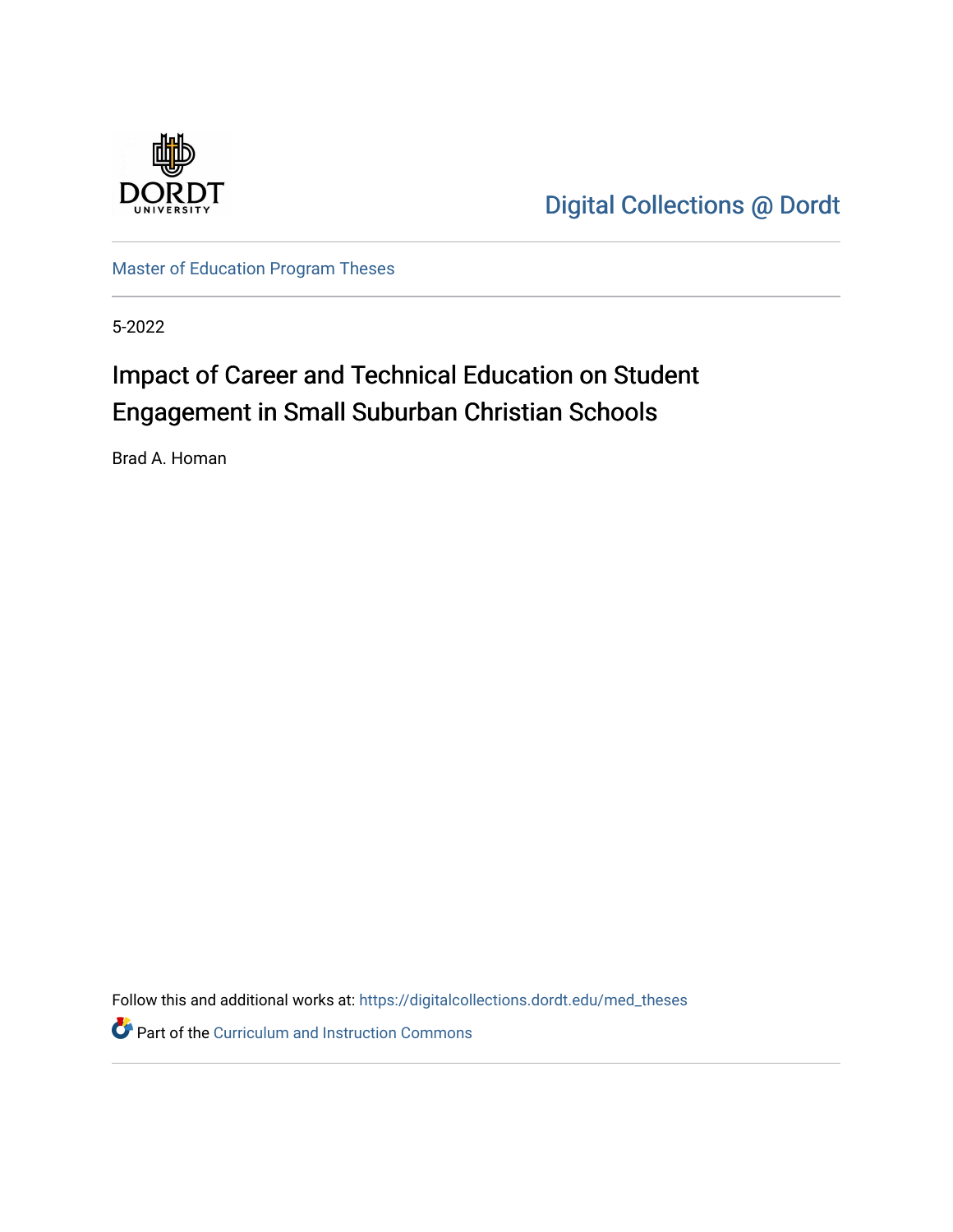# Impact of Career and Technical Education on Student Engagement in Small Suburban Christian Schools

## Abstract

This quantitative research study used a student engagement survey to measure the affective, behavioral, and cognitive engagement of students at three small suburban Christian schools that offer career and technical education to their students. The survey asked students to rate the level of their agreement to statements about their engagement in learning. The students represented all four grades of high school. Survey results were analyzed to compare engagement based upon participation in CTE courses, including courses that offered dual credit. The study revealed that CTE participation did, in fact, positively impact student engagement at these Christian schools, including areas of faith engagement. The study further revealed that participation in dual credit courses did not positively impact engagement.

Document Type

Thesis

Degree Name Master of Education (MEd)

Department Graduate Education

First Advisor Patricia C. Kornelis

## Keywords

career education, technical education, Christian schools, student engagement survey

## Subject Categories

Curriculum and Instruction | Education

## **Comments**

Action Research Project Submitted in Partial Fulfillment of the Requirements for the Degree of Master of **Education**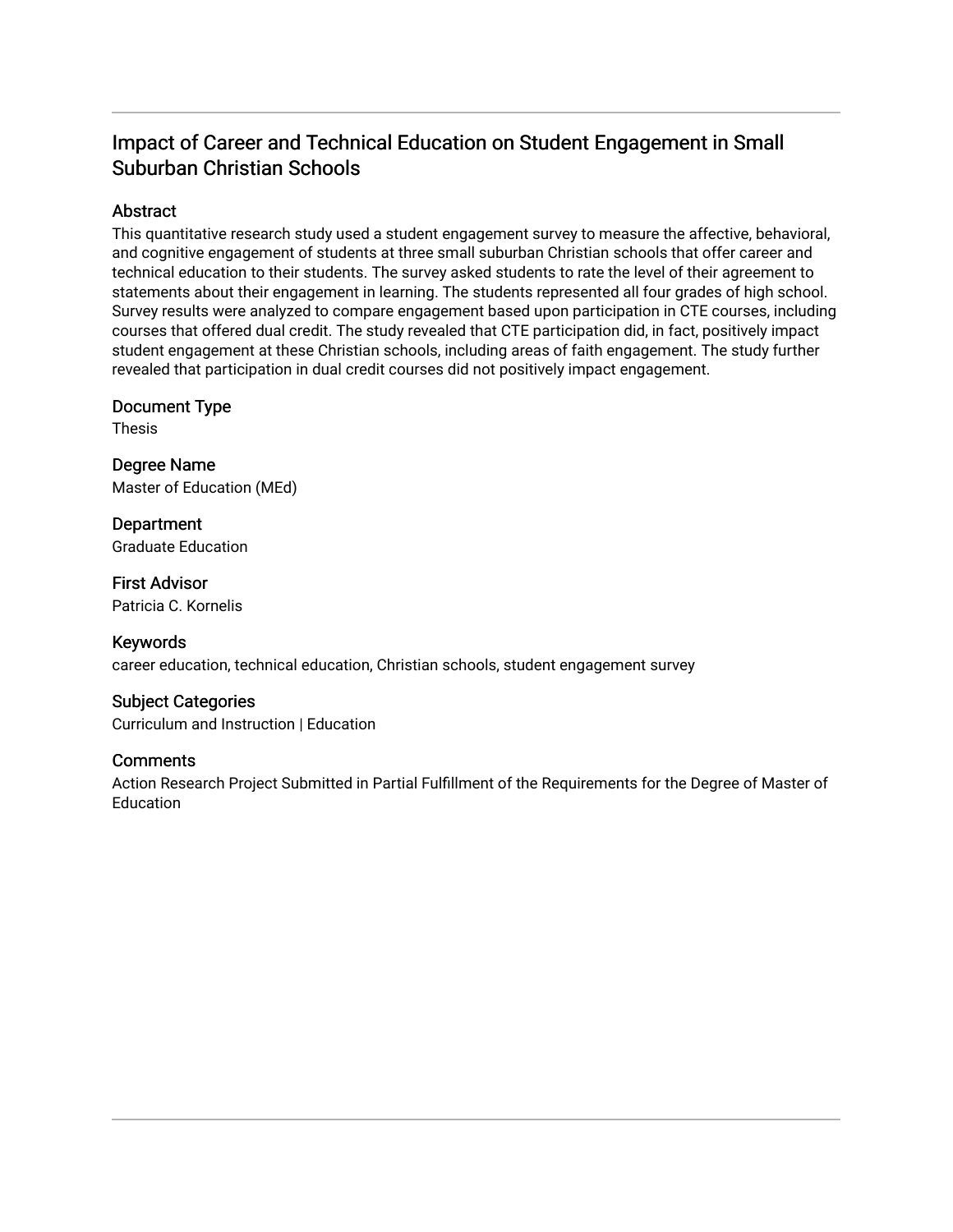## Impact of Career and Technical Education on Student Engagement

in Small Suburban Christian Schools

By

Brad A. Homan

B.A. Trinity Christian College, 1990

Action Research Project Submitted in Partial Fulfillment of the Requirements for the Degree of Master of Education

Department of Education Dordt University Sioux Center, Iowa May 2022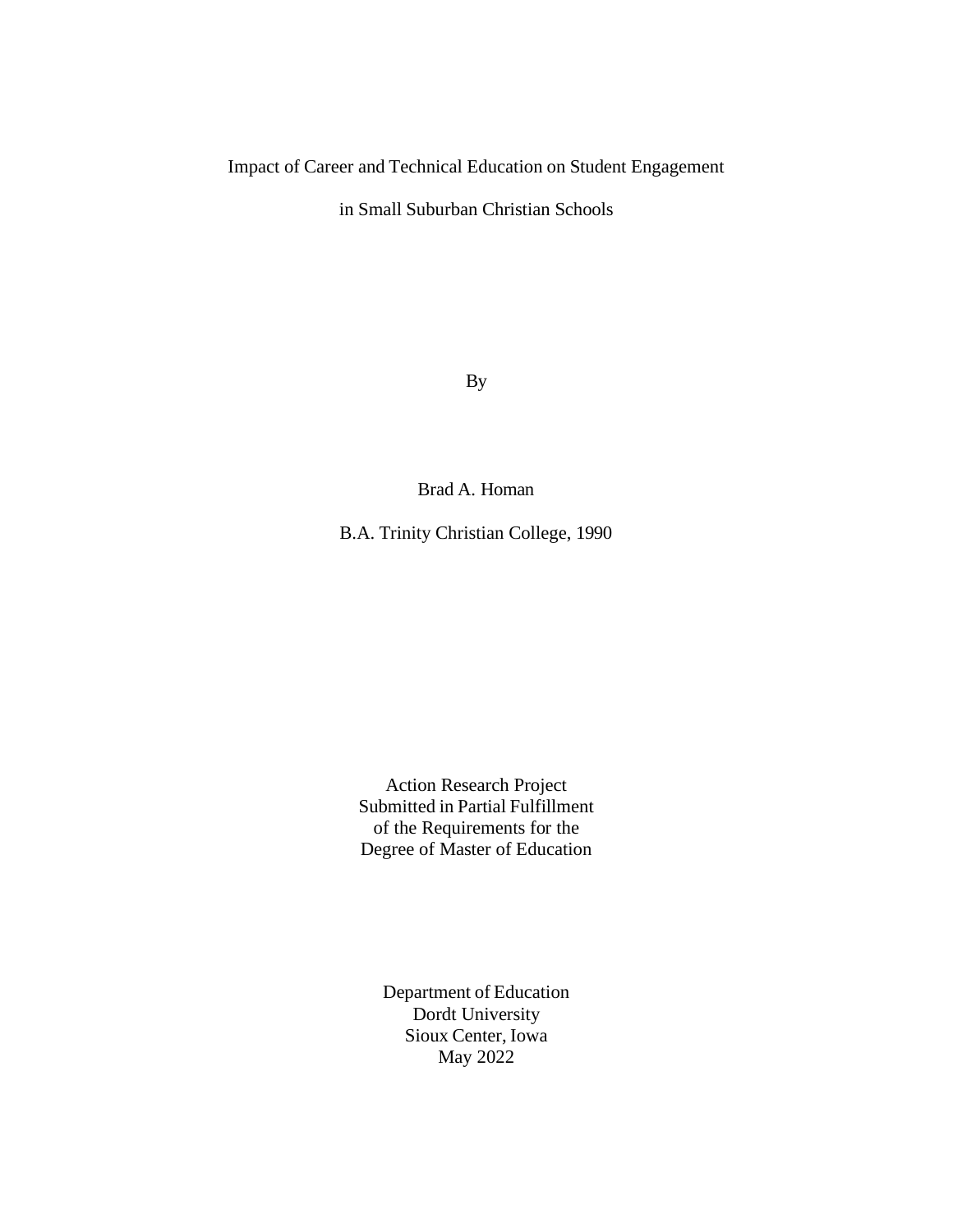## **Acknowledgements**

<span id="page-3-0"></span>Learning happens best within community. I am grateful for mine. This community includes my family, colleagues, and students in Denver and stretches across the globe through the Education Department at Dordt University in Iowa.

I would like to dedicate this to my father. He was my first teacher. He was not a perfect teacher, nor was I a perfect student. His goal was unwaveringly for me to honor my vocation as an image bearer of our Creator. My father taught me many of the important lessons of life. Among them the ability to make things, and fix things, and take things apart and put them back together again. I long to ask him more questions.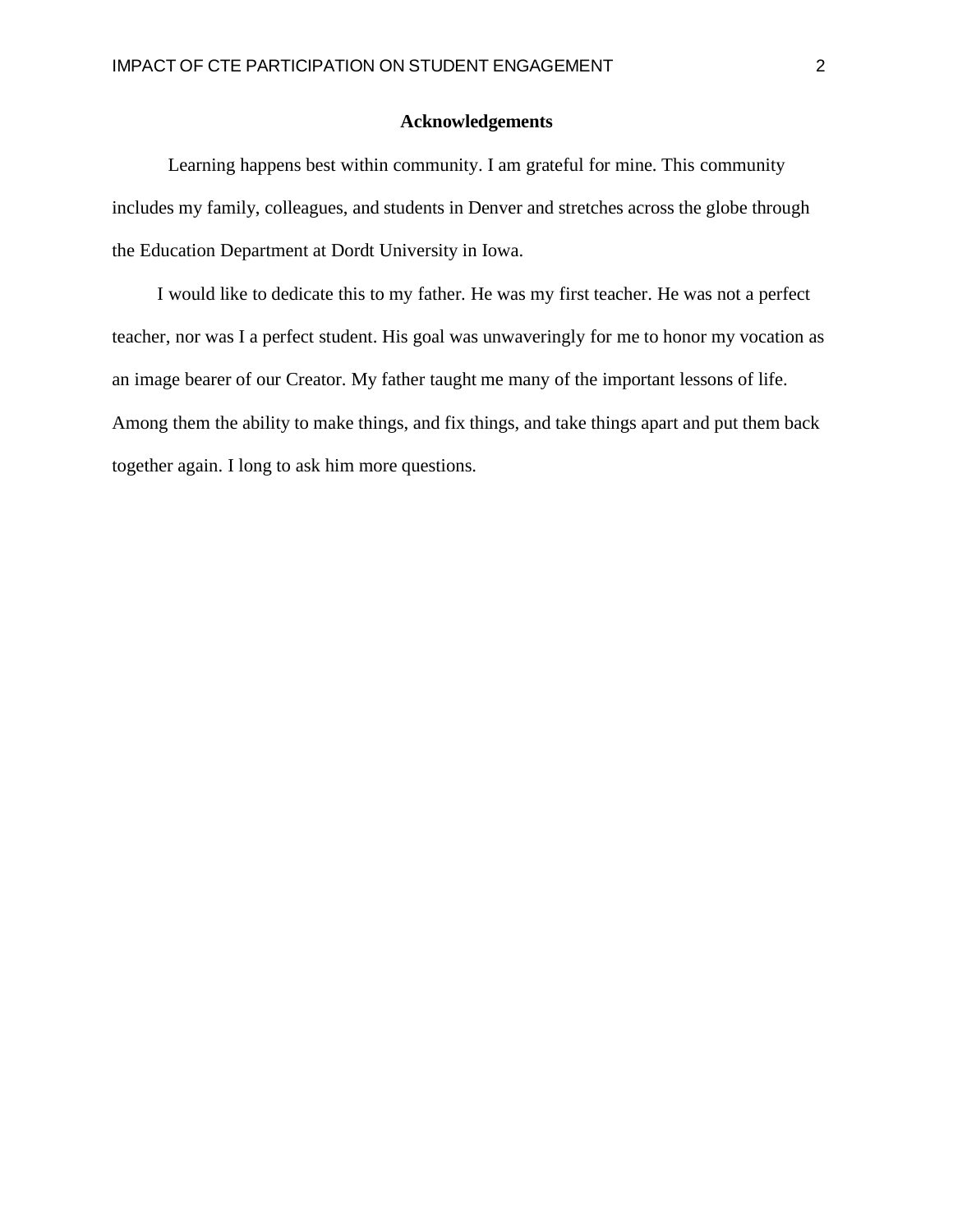| <b>Table of Contents</b> |  |
|--------------------------|--|
|--------------------------|--|

<span id="page-4-0"></span>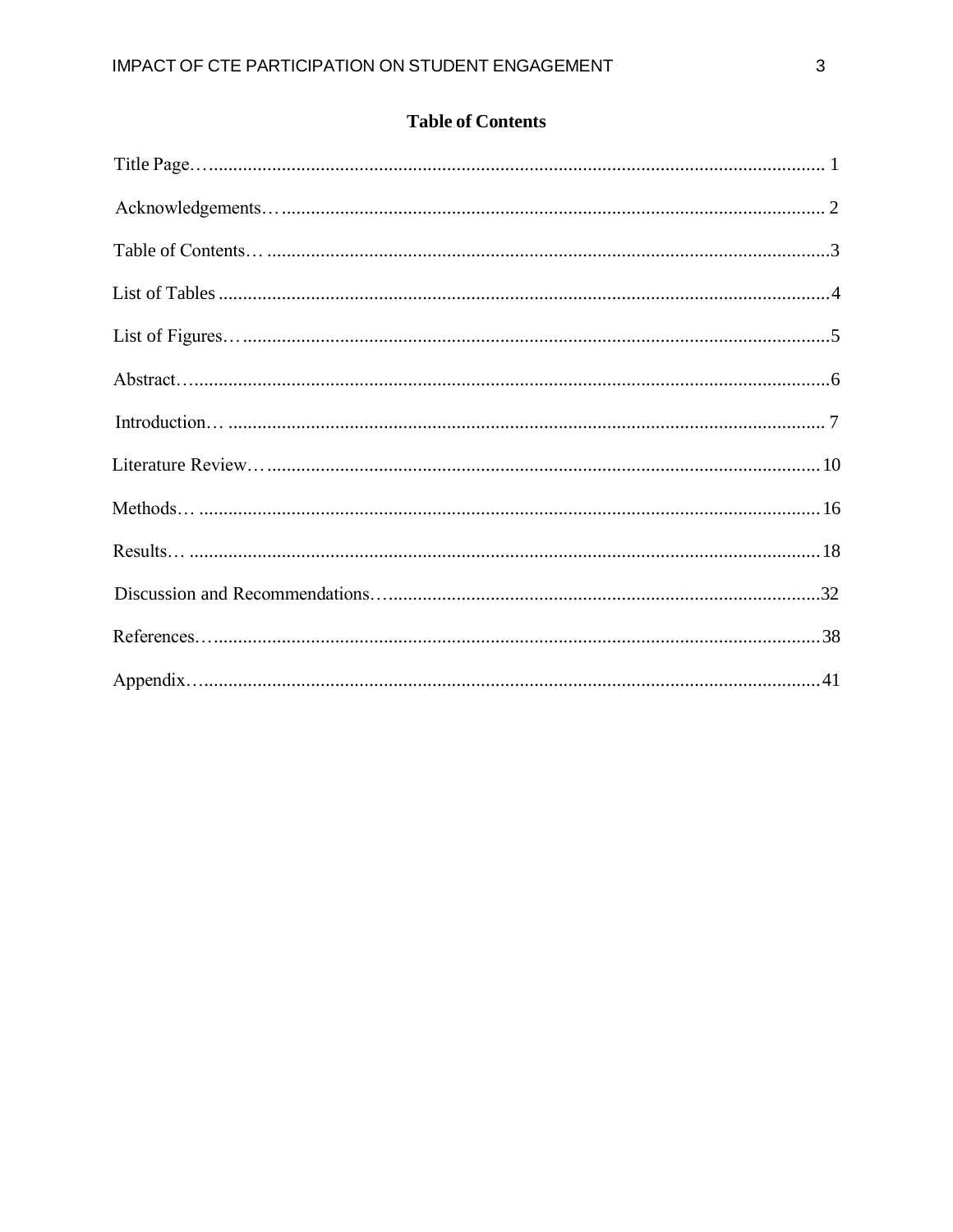# **List of Tables**

<span id="page-5-0"></span>

| Table |                                                                                | Page |
|-------|--------------------------------------------------------------------------------|------|
|       |                                                                                |      |
|       | 2. Student Strength of Agreement Responses to Faith Formation Survey Items20   |      |
| 3.    | Statistical Impact Based on CTE Participation - Affective Engagement22         |      |
|       | 4. Statistical Impact on Affective Engagement - Dual Credit Participation23    |      |
| 5.    |                                                                                |      |
| 6.    | Statistical Impact on Behavioral Engagement - Dual Credit Participation26      |      |
| 7.    |                                                                                |      |
| 8.    | Statistical Impact on Cognitive Engagement - Dual Credit Participation28       |      |
| 9.    | Statistical Impact of Academy Model on Student Engagement - School 129         |      |
|       | 10. Statistical Impact of Traditional Model on Student Engagement - School 229 |      |
|       |                                                                                |      |
|       |                                                                                |      |
|       |                                                                                |      |
|       | 14. Statistical Impact on Faith Engagement - Dual Credit Participation32       |      |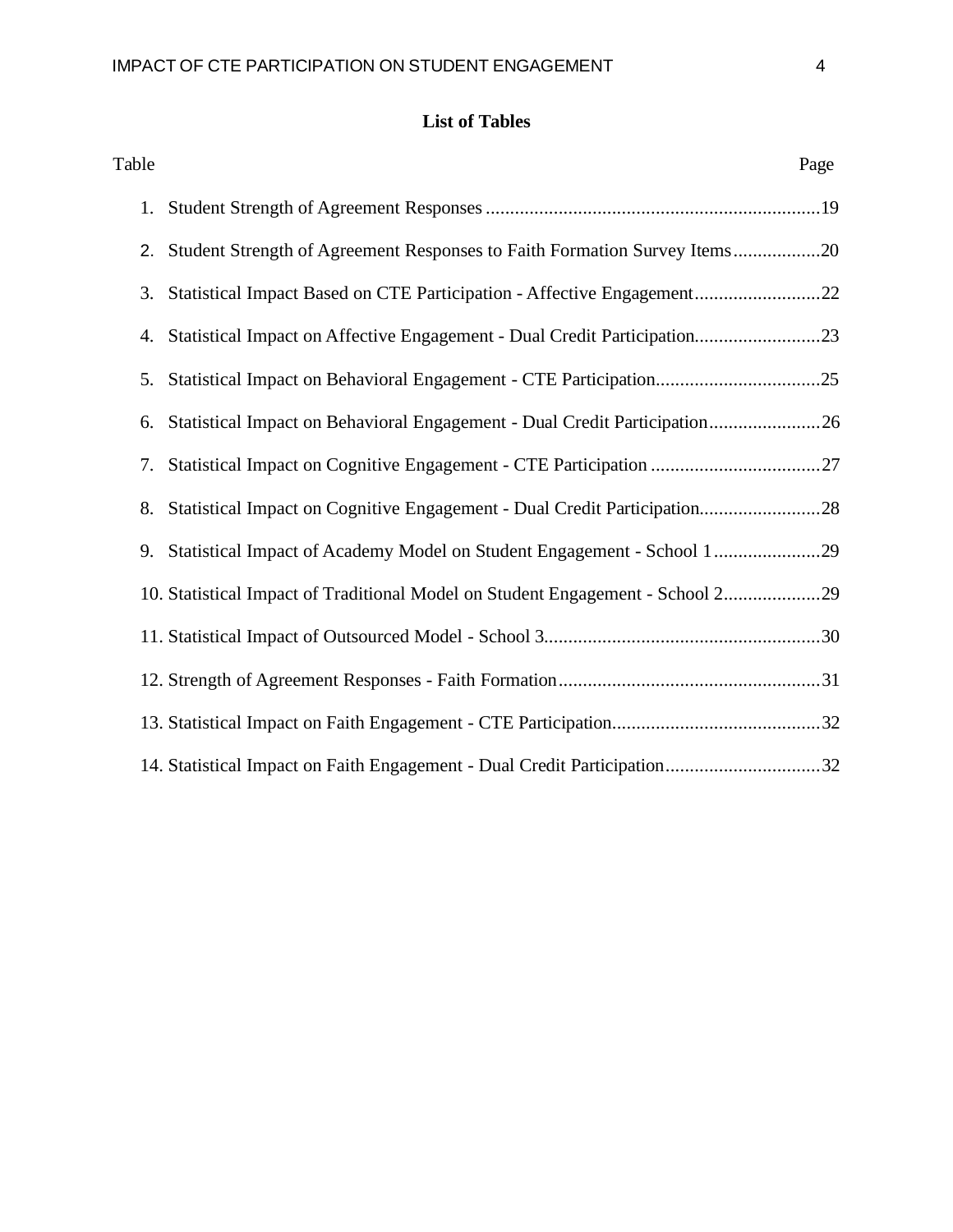# **List of Figures**

<span id="page-6-0"></span>

| Figure | Page |
|--------|------|
|        |      |
|        |      |
|        |      |
|        |      |
|        |      |
|        |      |
|        |      |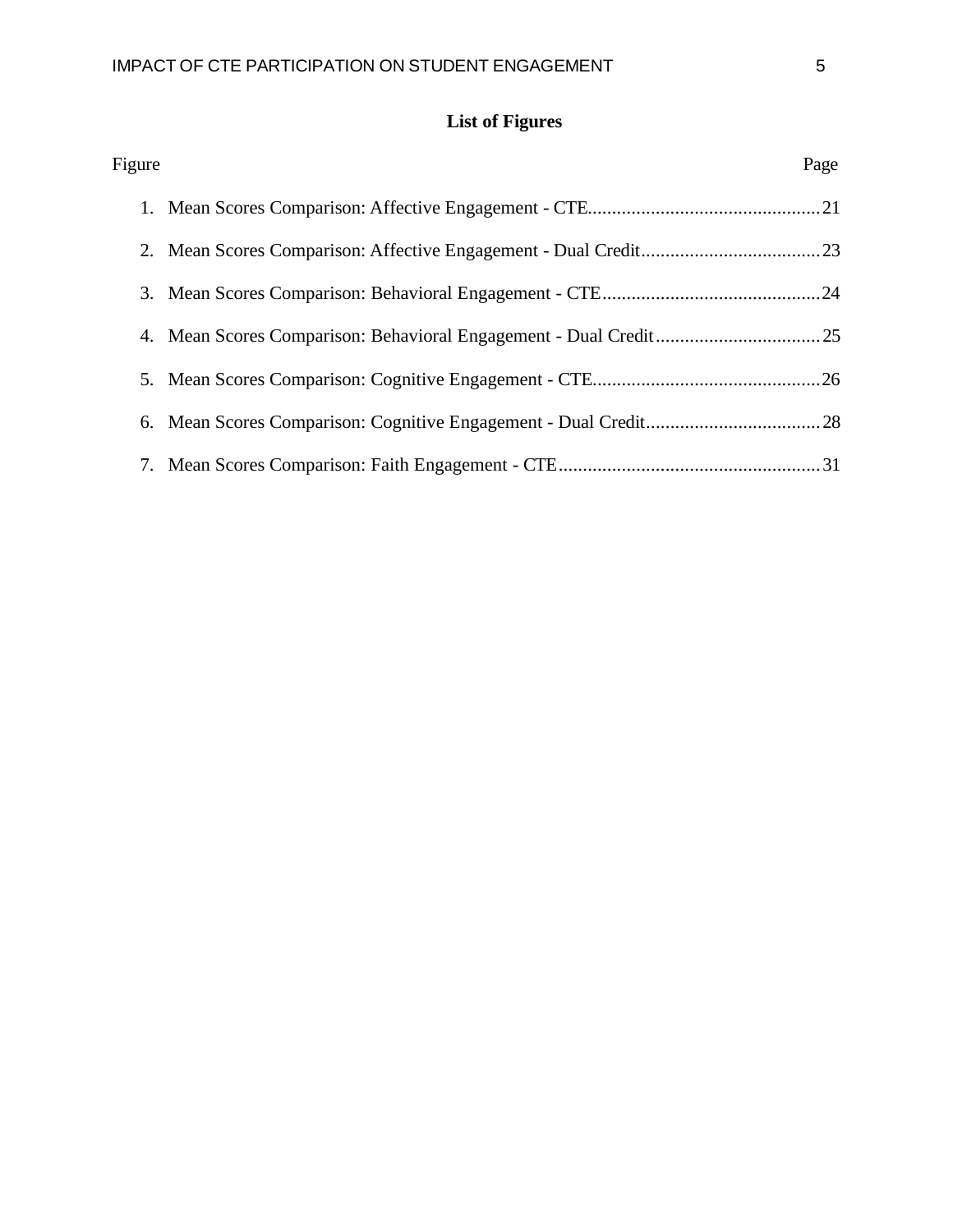#### **Abstract**

<span id="page-7-0"></span>This quantitative research study used a student engagement survey to measure the affective, behavioral, and cognitive engagement of students at three small suburban Christian schools that offer career and technical education to their students. The survey asked students to rate the level of their agreement to statements about their engagement in learning. The students represented all four grades of high school. Survey results were analyzed to compare engagement based upon participation in CTE courses, including courses that offered dual credit. The study revealed that CTE participation did, in fact, positively impact student engagement at these Christian schools, including areas of faith engagement. The study further revealed that participation in dual credit courses did not positively impact engagement.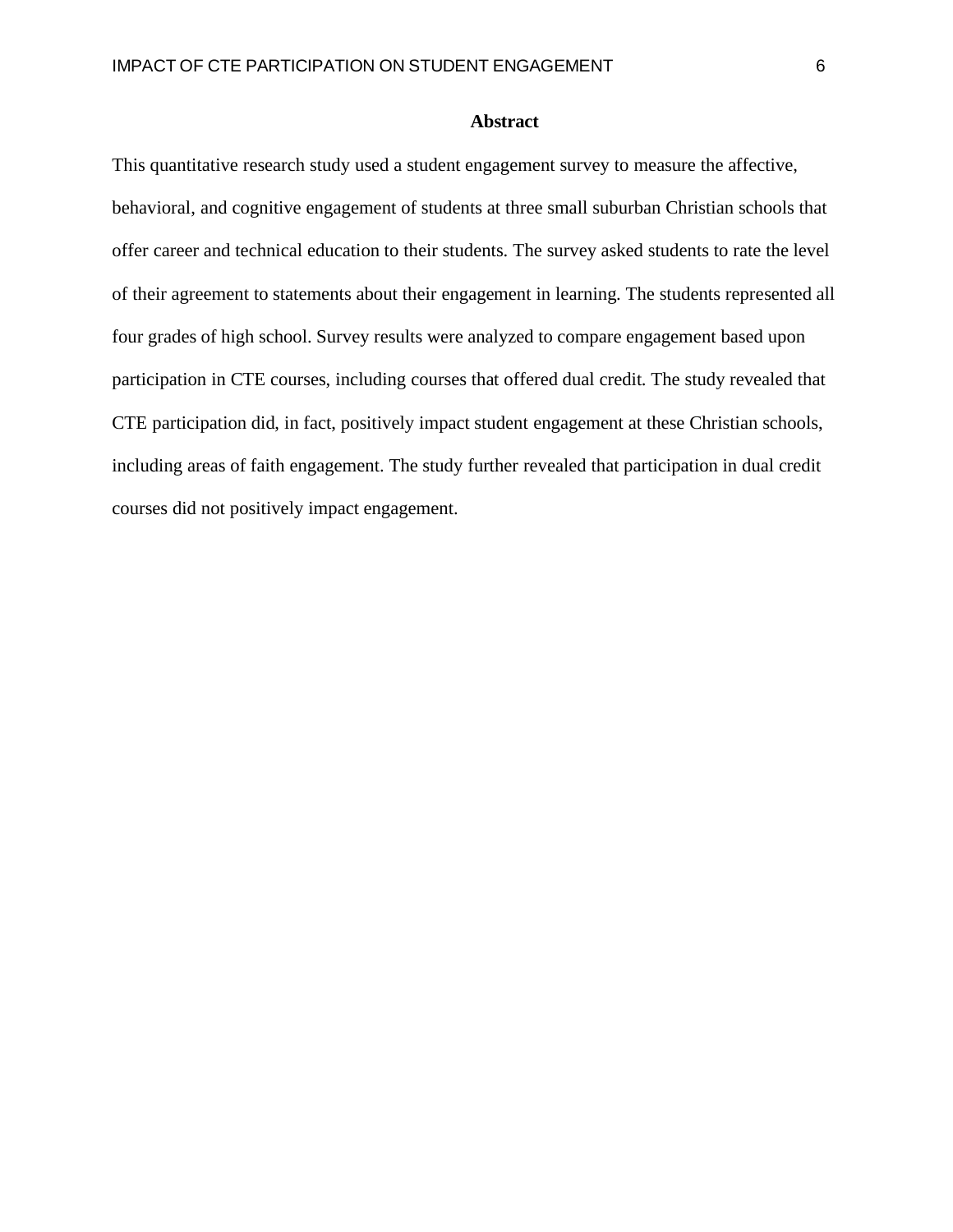The discussion about the purpose of education has been both loud and long. Sinek (2010) in his TED Talk has encouraged millions of people and businesses to start with their 'why' to gain the best results. With the development of compulsory, universally available education came the debate about the why of education. Shall the why of education continue in the centuries old utilitarian tradition of preparing students for their various places of work in a society? Or might a more humanistic approach lead us to educate students with the goal of developing citizens for full participation in life itself? Any discussion that digs down to the why of a system or institution will have significant impacts on that system or institution. The philosophical and theological tension and how to balance those tensions will help schools, including Denver Christian School, develop a program that adheres to their why.

A 21st century school must navigate this divide by answering affirmatively to both sides of this debate, teaching both the skills needed to uncover and develop identity and character of students for training as future good citizens, as well as connecting their learning to their future roles of vocation. The latest developments in Career and Technical Education (CTE) offer schools one way to build a bridge between these philosophical questions of education. The federal government encouraged vocational training by strengthening the Perkins Act in both 2006 and 2018 with the passage of Perkins IV and V, respectively (Michaels & Lui, 2020). Perkins IV even changed the nomenclature of the entire field. What was once referred to as 'vocational education' has since been referred to as CTE (Michaels & Lui, 2020). The federal government has incentivized the implementation of CTE programs for 150 years in some form or another. The last reported statistics from the US Department of Education show that 98% of high school students across the country have access to some form of CTE education, with 92% of high school students taking advantage of those programs (*CTE Today.* ACTEonline, 2021).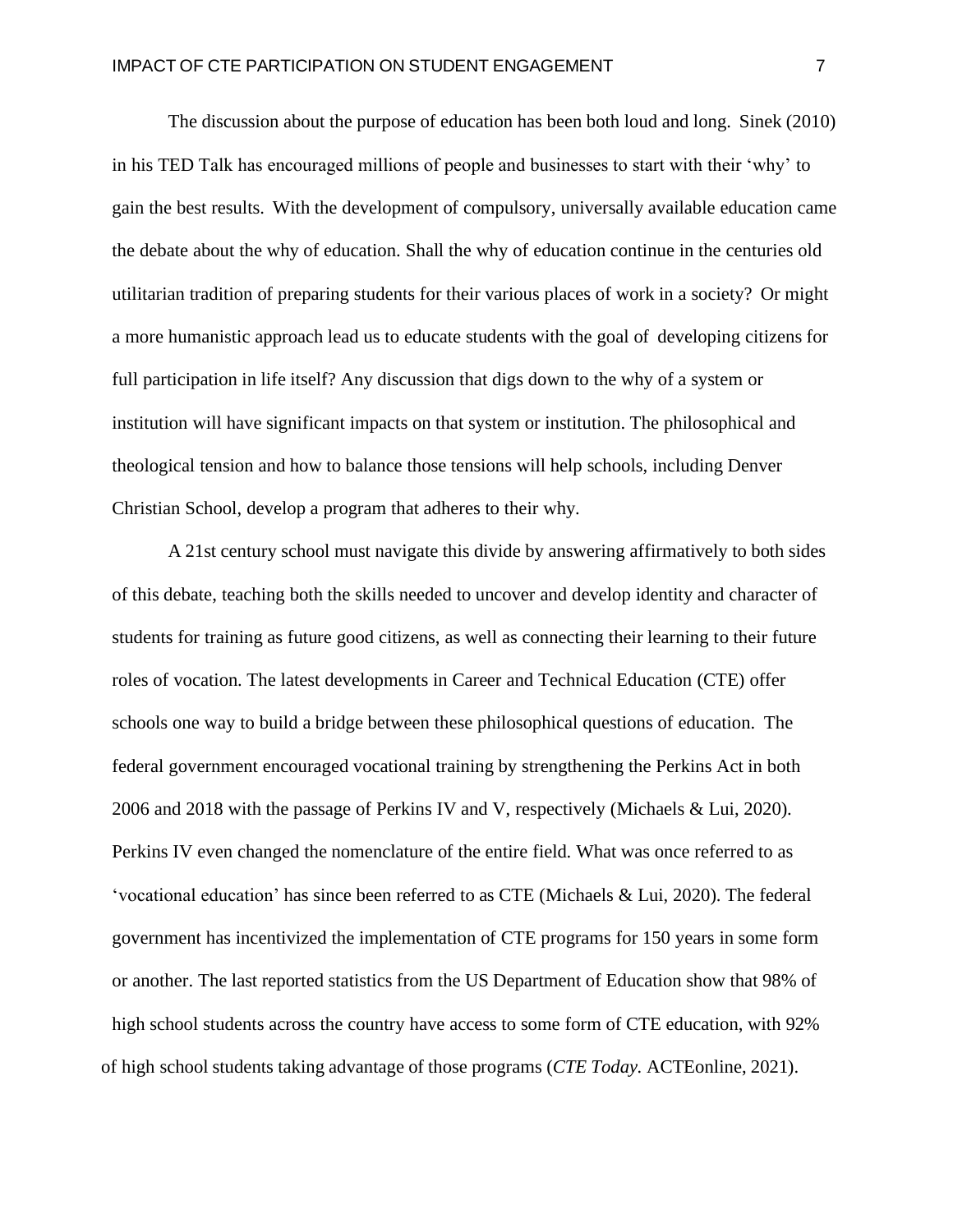When considering CTE programs, it is important to remember that

Career-technical education is not a lesser form of learning; it's a different form of learning. CTE courses are brimming with opportunities for teachers to integrate literacy and math skills as real-life applications. And ultimately, isn't that what learning is all about — real-life skills that benefit the individual and the community? (Michaels & Barone, 2020, p. 3)

The ubiquity of these programs requires all schools, including private institutions, to consider how they are meeting the expectations of their communities as it relates to CTE programs.

As smaller private schools look to provide the best education for their students and their community, they must seriously contemplate how they will meet CTE standards within their curricular program. Denver Christian School is just one of those schools. The latest language of CTE, as read in Perkins V, gives wide freedom in linking learning to future plans of students in both college and career readiness (Castellano et al., 2017; Hodge, et al., 2020; Michaels & Lui, 2020).

## **Purpose of the Study**

This study provided research-based criteria on the impact that CTE curriculum has on student engagement for the consideration of implementing CTE curriculum at Denver Christian High School and on the impact that CTE curriculum has on levels of student engagement in affective, behavioral, and cognitive areas. The study provided data on a possible added benefit of helping student engagement in the area of faith formation as well. Finally, this study looked at research questions comparing student engagement in connection to CTE participation, including participation in dual credit courses.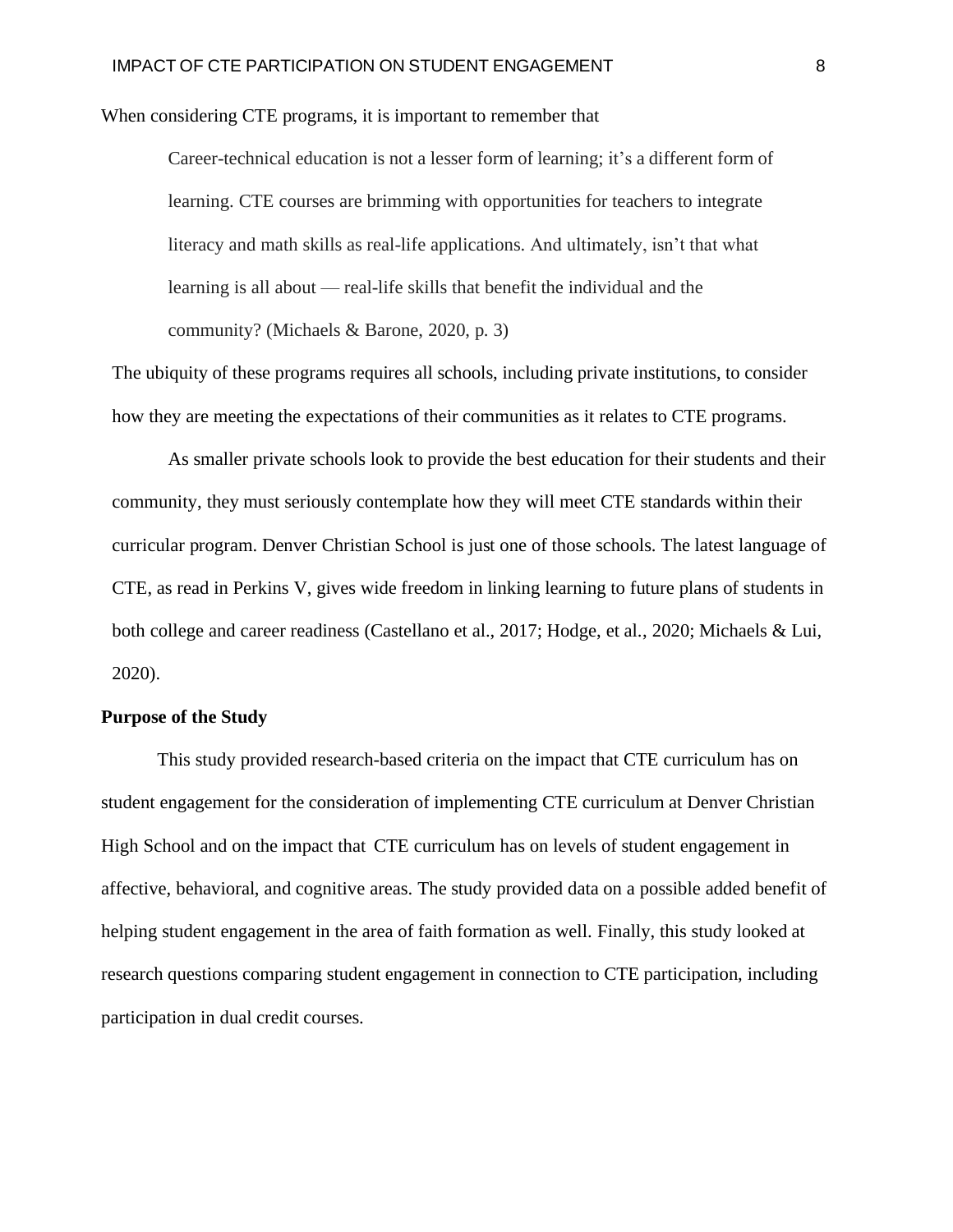#### **Research Questions**

The overarching research question asked if participation in CTE positively impacts student learning culture in a Christian school setting. More specifically, the study sought to answer

- 1. What impact does CTE programming have on the areas of affective engagement, behavioral engagement, cognitive engagement, and faith formation engagement?
- 2. What impact does dual credit enrollment have on the student engagement in the areas of affective engagement, behavioral engagement, and cognitive engagement?
- 3. Does the delivery method of the CTE curriculum impact the levels of student engagement?

#### **Definition of Terms**

The following terms will be used regularly throughout this paper. The definitions given are those of the researcher unless otherwise noted.

Affective Engagement - a student's liking for school and learning. (Diehl, 2020).

Academy Model/Academies - Creating a school within a school for implementing CTE curriculum. A Program of study moves somewhat independently within the larger school context. Behavioral Engagement - student academic compliance and persistence in learning (Geraci, 2017).

CTE - Career and Technical Education, formerly known as vocational education, is a term applied to schools, institutions, and educational programs which specialize in skilled trades, applied sciences, modern technologies, and career preparation (ACTE, 2021).

Cognitive Engagement - student effort and self-motivation in mastering the tasks and curriculum they are asked to complete

Perkins Act - The Carl D. Perkins Vocational and Technical Education and Applied Technology Advancement Act Amendments of 1990 was the first in a series of federal legislation mandating states implement CTE in their schools.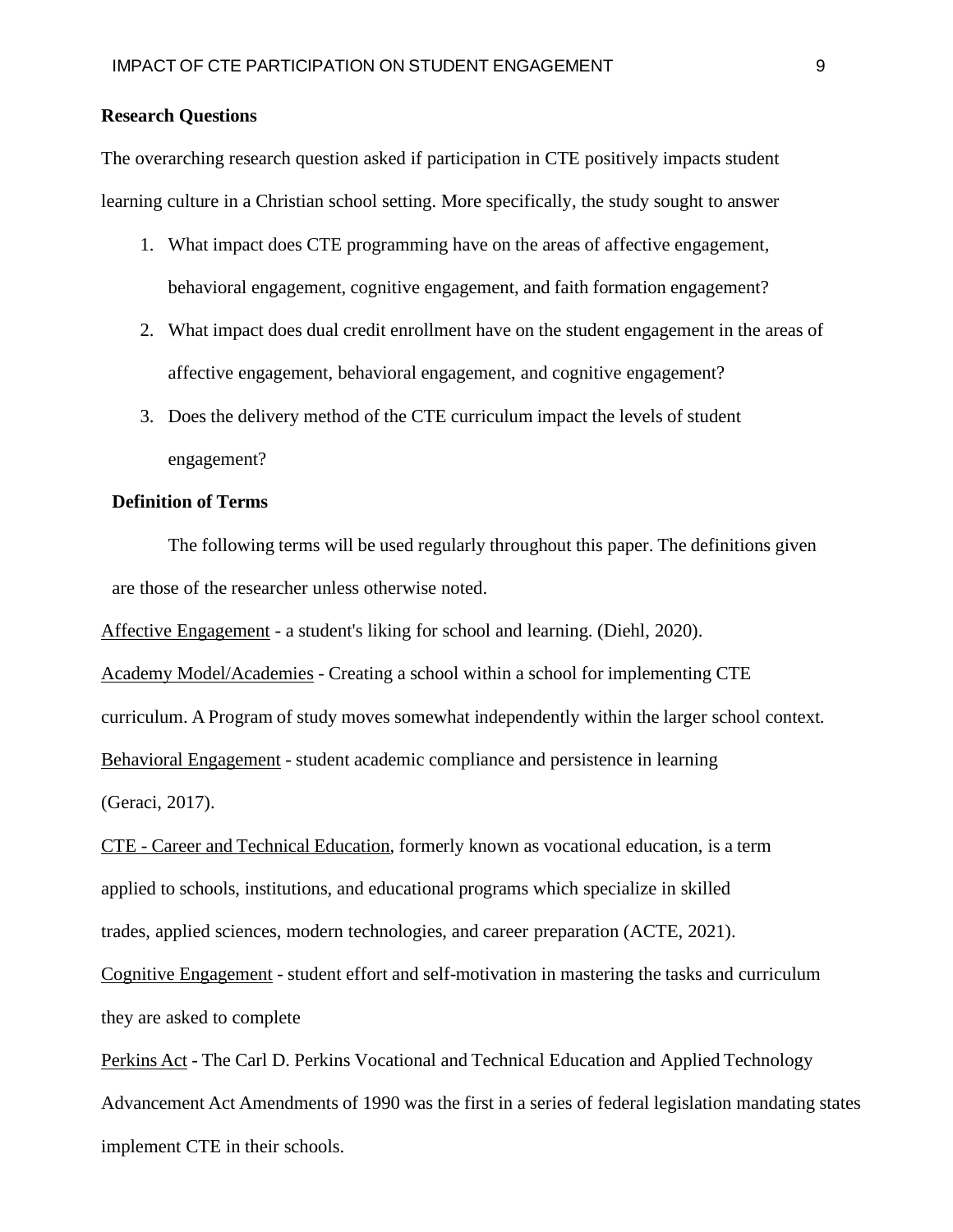POS - Program of Study. Usually a series of between four – ten courses (Arneson, et al.,

2020; Michaels & Lui, 2020).

Student Engagement - student involvement and enthusiasm for school.

<span id="page-11-0"></span>Tracking - the tendency for schools to group or separate students by academic ability.

#### **Literature Review**

The implementation of CTE curriculum programs is no longer a choice for school districts around the country. As this trend has continued across the educational spectrum, private and parochial schools will also have to answer questions dealing with the implementation of CTE in their curriculum. The Association for Career and Technical Education cites US Department of education statistics that 92% of high school students participate in CTE curriculum, with CTE programs of some type being available to 97% of US students (*CTE Today*. ACTE. 2021, May). The way in which these programs are implemented varies greatly, and private schools must be ready to determine if, and how, they should include these programs in their schools.

The incentives to add career training education and skills to the educational systems in the United States may rightly be traced back to the Morrill Act of 1862, which encouraged states to establish land-grant colleges with both land and money provided by the federal government. These colleges would focus on agriculture, manufacturing arts, and military tactics, leading to the creative naming of schools like Texas A&M, Colorado A&M, Oklahoma A&M, etc. (Miller, 2016).

Modern career education began to take shape in 1990 with the passage of the Carl D. Perkins Act (Michaels & Lui, 2020). After a couple of decades of declining participation, this legislation sought to modernize, standardize, and align vocational education in the United States (Loveland, et al., 2020; Michaels & Lui, 2020). The Perkins Act has been reauthorized,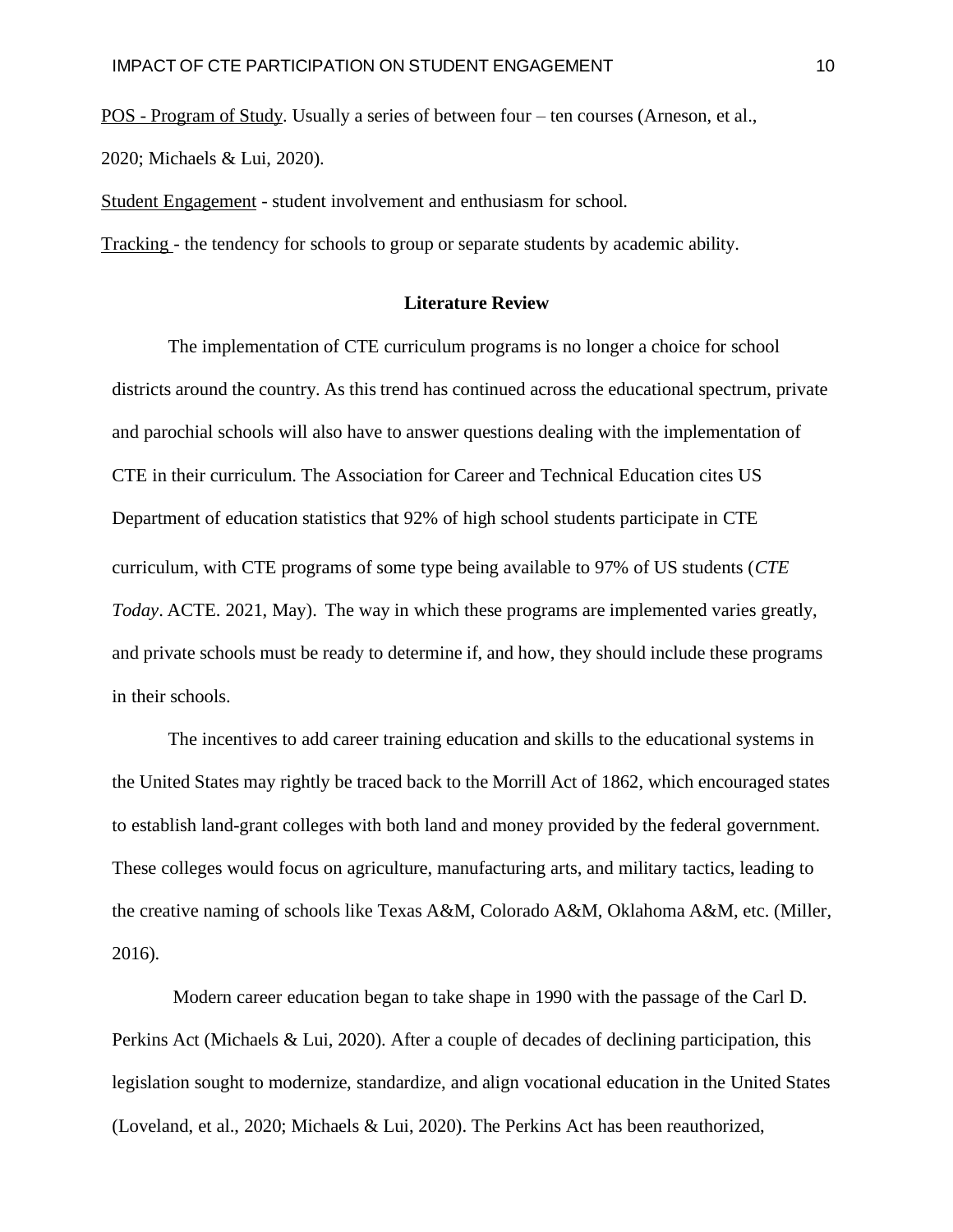amended, expanded, and renamed several times since its initial passing in 1990. Those changes are evidence that there is an abiding commitment to CTE in the United States. Although the Perkins Act was reauthorized several times, significant changes came with the passage of Perkins IV and Perkins V in 2006 and 2018, respectively (Michaels & Lui, 2020). The most recognizable change brought about by Perkins IV may be the retirement of the term 'vocational education' for the currently used 'career and technical education' (Michaels & Lui, 2020). Giani (2019) points out that the legislation itself was far more impactful than just a name change as it attempted to establish "coherent and rigorous content aligned with challenging academic standards and relevant career and technical content" (p.1006).

The codification of CTE requirements that must be met to collect federal funds significantly changed the nature of CTE. One of those significant requirements was the mandate for districts to create programs of study (POS). These POS require the integration of academic standards and industry-related credentials in a designed three-to five-course curriculum (Diehl, 2020). Districts must be aware that the creation of these POS might have the tendency to create separate educational tracks and inequities in regard to the use of resources, including funds, planning and teacher experience (Domina, Penner & Penner, 2017). Perkins VI also introduced the practice of districts granting postsecondary academic credit for the completion of these POS (Diehl, 2020). Both the creation of POS such as STEM curriculums and the offering of dual credit greatly expanded the pathways by which districts could meet the mandates of Perkins IV.

That expansion continued with the passage of Perkins V in 2018. This iteration of Perkins V shows the extent of broad support for CTE. Titled the *Strengthening Career and Technical Education for the 21st Century Act,* it passed the House of Representatives by a vote of 405 to 5. At a time when political division seems to dominate every area of public life, there was almost unanimous support for this legislation. This latest edition of Perkins expanded both the funds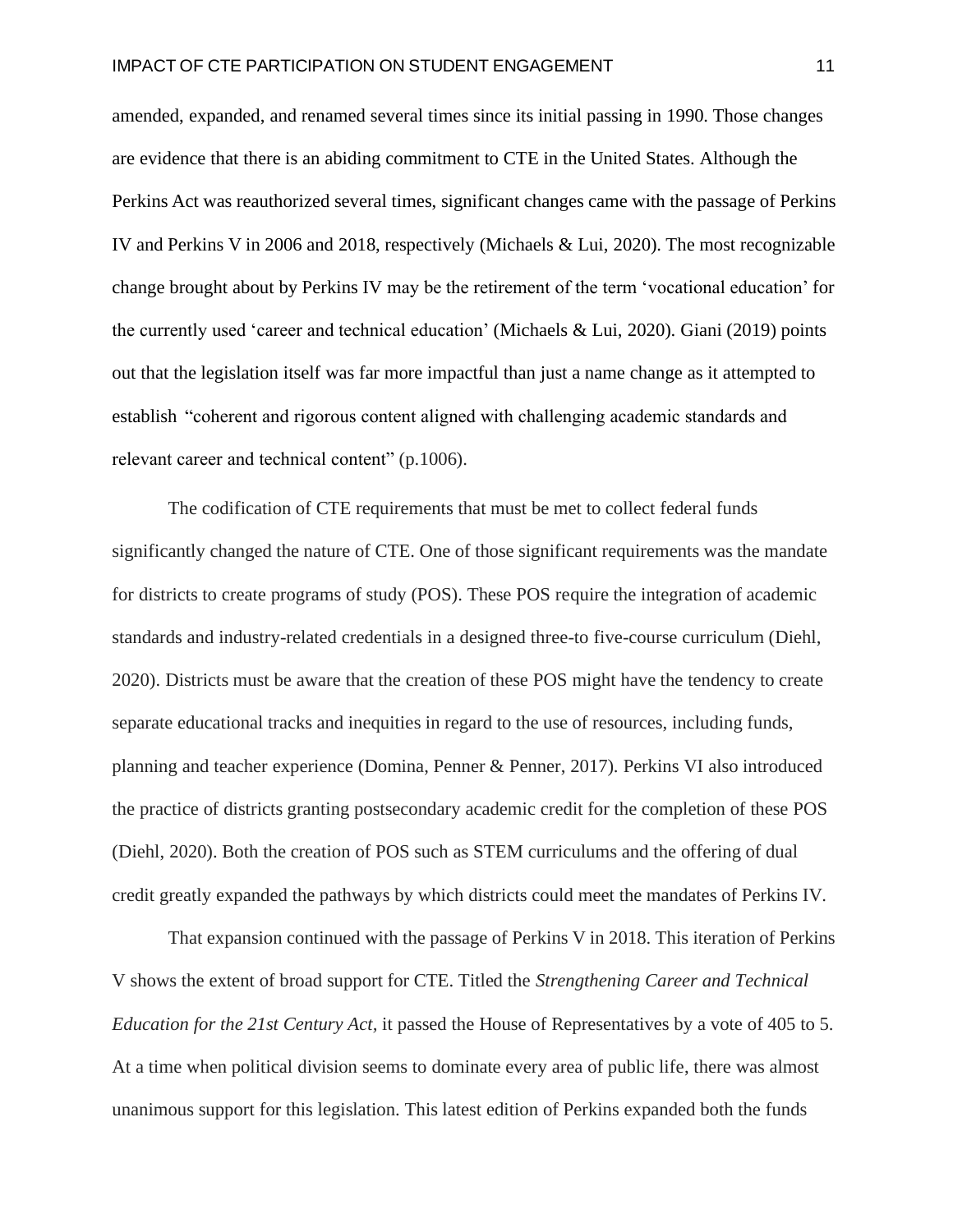granted for meeting the CTE mandates and the flexibility in meeting them (Michaels & Lui, 2020; Perry, 2019). Perkins V also doubled down on districts creating and expanding CTE programs that:

consider dual and concurrent enrollment and early college high schools (otherwise known as college in high school programs) as a pathway for postsecondary attainment in a student's desired career field. Schools around the country have demonstrated that college in high school programs can propel students toward valuable, portable college credentials and degrees. (Perry, 2019, p. 16)

This expansion of CTE programs and their availability certainly reflects the current attitude toward them in the United States. The broadening definition of CTE means that there are more and more choices for how a school, a district, or a state might fulfill the legislative mandates of CTE. All of those choices may not be feasible for smaller districts or schools, but they are worth noting for a couple of reasons. Many private school students have access to the CTE programs offered by their public school district. Secondly, the method of implementation can influence the benefits of the CTE program. The selection of a method of delivery forces schools to understand how the implementation of CTE impacts tracking and therefore participation from varying student groups (Hodge, et al., 2020). Many larger school districts have stand-alone CTE high schools. These schools operate as magnet schools for students who are interested in gaining an education that is focused on the vocational skills needed for a particular industry or career path. Currently, more and more districts and schools are offering career academies within their schools. These career academies are typically set up to allow students to take a core curriculum that resembles a traditional high school education, while at the same time taking elective courses that focus on one of the POS that falls under the CTE umbrella. This model allows the CTE standards to be integrated into all areas of the curriculum. In fact, there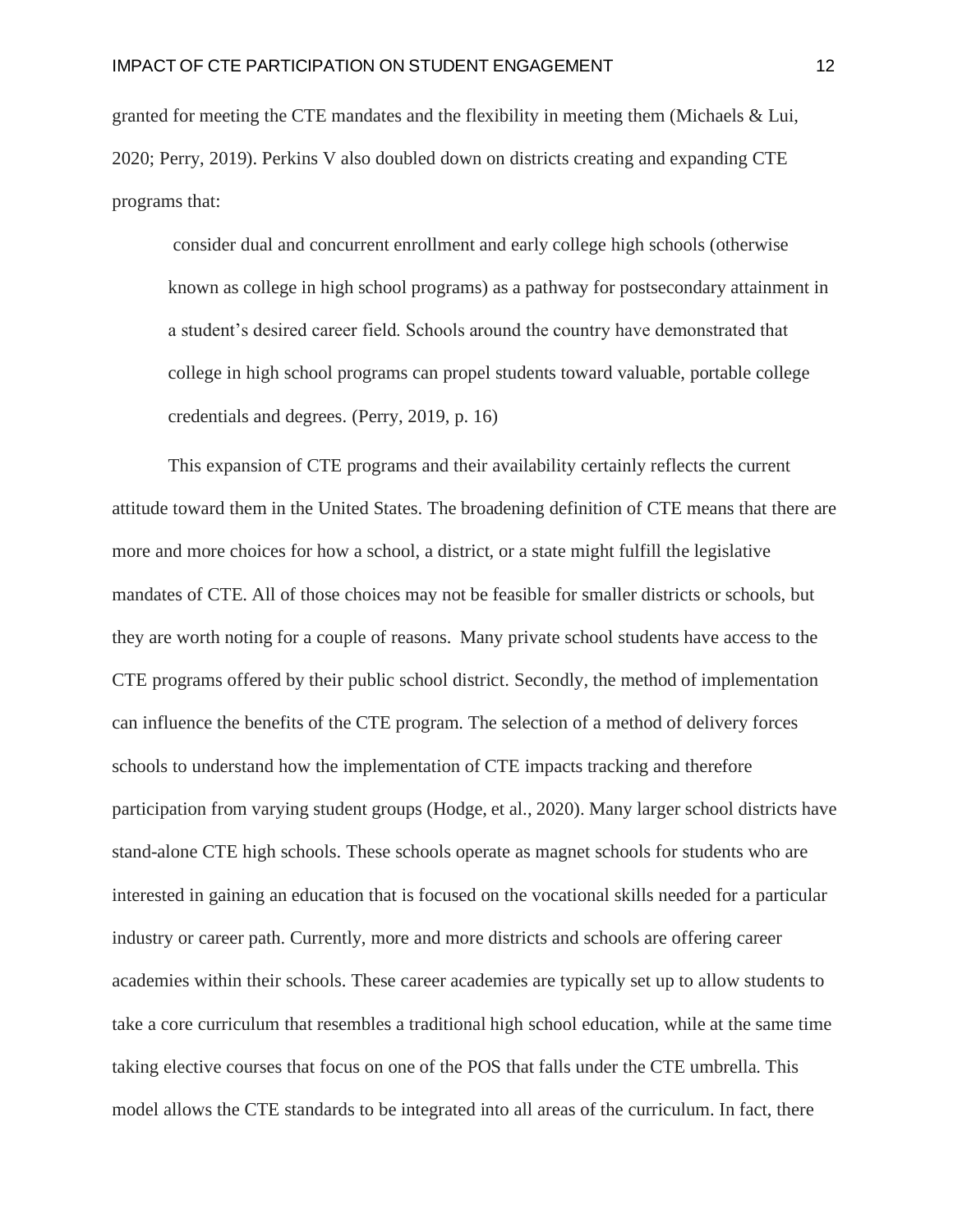are large districts around the country that have converted wholly to this career academy model (Hodge, et al., 2020).

Creating stand-alone CTE schools as well as CTE academies is not without limitation. Hodge et al. (2020) points out two of those in his work. The first concern is limited access to popular programs due to growing interest in CTE; as he stated, "has also, however, raised questions about adequate access to such programs because, in most states where these options exist, interest in the schools exceeds capacity to serve students, thus creating the potential for unequal access to high-status, STEM-focused programs" (p. 11). A second danger of the career academies model deals once again with the danger of tracking. Tracking of students into various academies has the potential to lead to inequitable access and resource allocation (Gianni, 2019; Hodge, et al., 2020). Whatever delivery method a school chooses to use to meet CTE mandates must be properly scrutinized.

Much research has already been done that explores the benefits of implementing a CTE curriculum. An implemented program of CTE standards and curriculum helps spread the responsibility of preparing students for their future across the curricular offerings as well as giving more teachers the ability to connect lessons and integrate educational standards in real life learning (Michaels & Barone, 2020). The connecting of these standards both horizontally across the curriculum and vertically across time allows for something that may be referred to as linked learning (Castellano, et al., 2017). Schools that have implemented CTE standards have seen increased composite ACT scores of more than one point for students who participated in and completed CTE programs (Dougherty, et al., 2019; Michels & Barone, 2020; Michaels & Lui, 2020). Michaels and Lui (2020) also successfully showed that the increase in ACT scores was noted in all four of the cohorts they studied (Skilled Tech, Information Tech, Hospitality, Health Science). Studies have also shown that students who participate in CTE programs have higher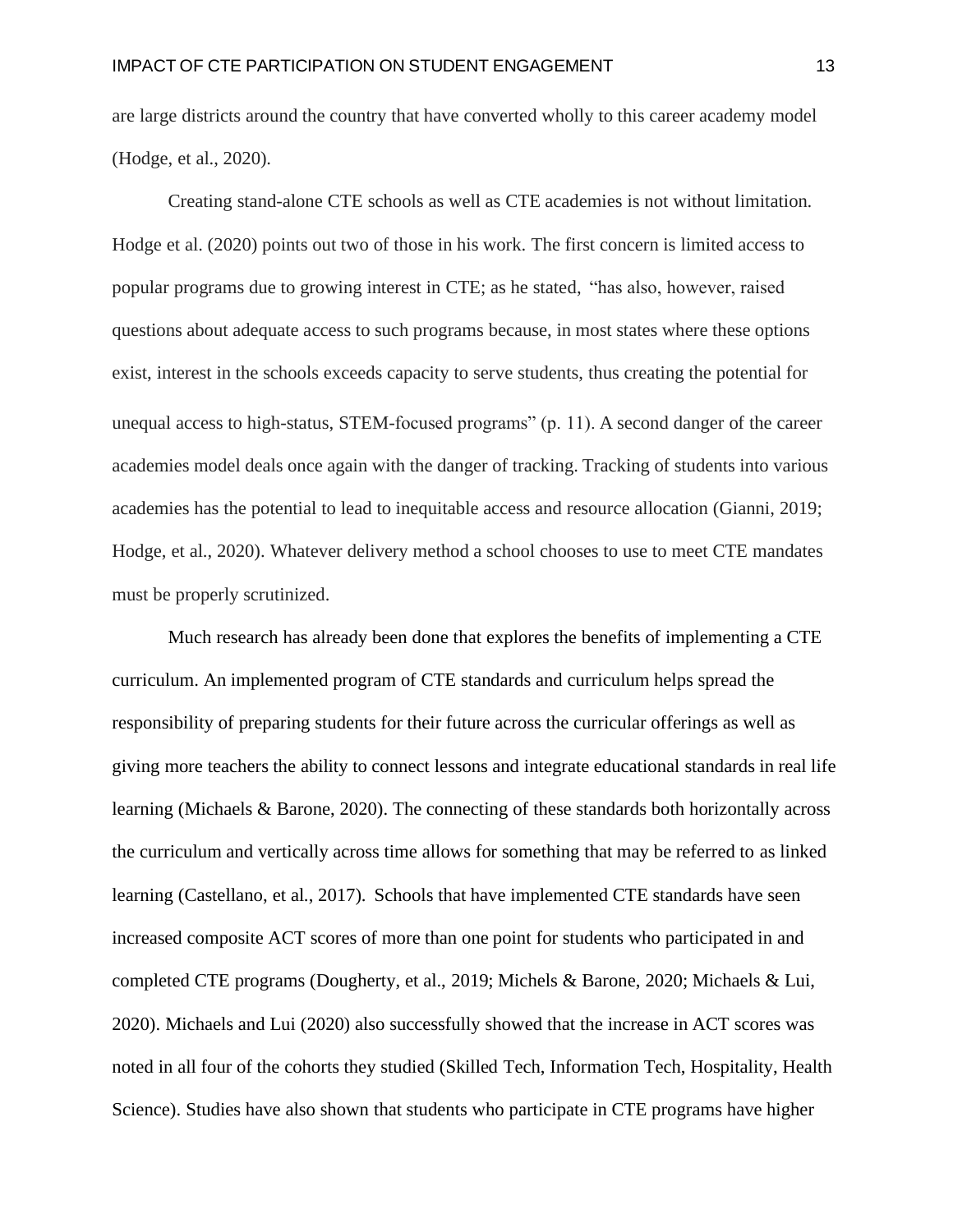rates of graduation (Arneson, et al., 2020; Castellano et al. 2017; Hodge, et al., 2020; Michaels & Lui, 2020;). A study of CTE students in Oregon concluded that four-year graduation rates increased by 26% across all cohorts for students who completed a CTE program of study (Arneson, et al., 2020). Students who concentrate on CTE by completing a POS are not only more likely to graduate, but they also enroll in post-secondary education at higher levels and have higher rates of completion of that post-secondary education (Gianni, 2020). The positive academic outcomes of CTE programs have been widely documented.

The advantages of participation in CTE programs are not limited to increased academic outcomes, graduation rates, and post-secondary enrollment and persistence. Studies have consistently shown that participation in CTE programs increases student engagement, and that engagement is a predictor of academic success (Hodge et al., 2020). Although there is some variance in questioning and method, student engagement surveys generally measure engagement in three areas. Affective engagement refers to a student's liking for school and learning. "Higher levels of affective engagement are associated with greater academic achievement…" (Diehl, 2020, p. 45). Behavioral engagement refers to student academic compliance and persistence in learning. Cognitive engagement refers to student effort and self-motivation in mastering the tasks and curriculum they are asked to complete (Diehl, 2020; Geraci, et al., 2017). Measuring student engagement is not as clear as measuring ACT scores, yet it plays an important role in student achievement.

The way in which engagement affects education is also more difficult to define clearly. Research seems to show, and educational theorists agree, that affective engagement is a result of higher levels of behavioral and cognitive engagement (Diehl, 2020). Students participating in CTE reported higher rates of seeing that their education gave them the ability to learn real life skills over students who did not participate (Michaels & Barone, 2020). CTE programs and standards hope to connect students and their learning to their future. Ideally, the question "when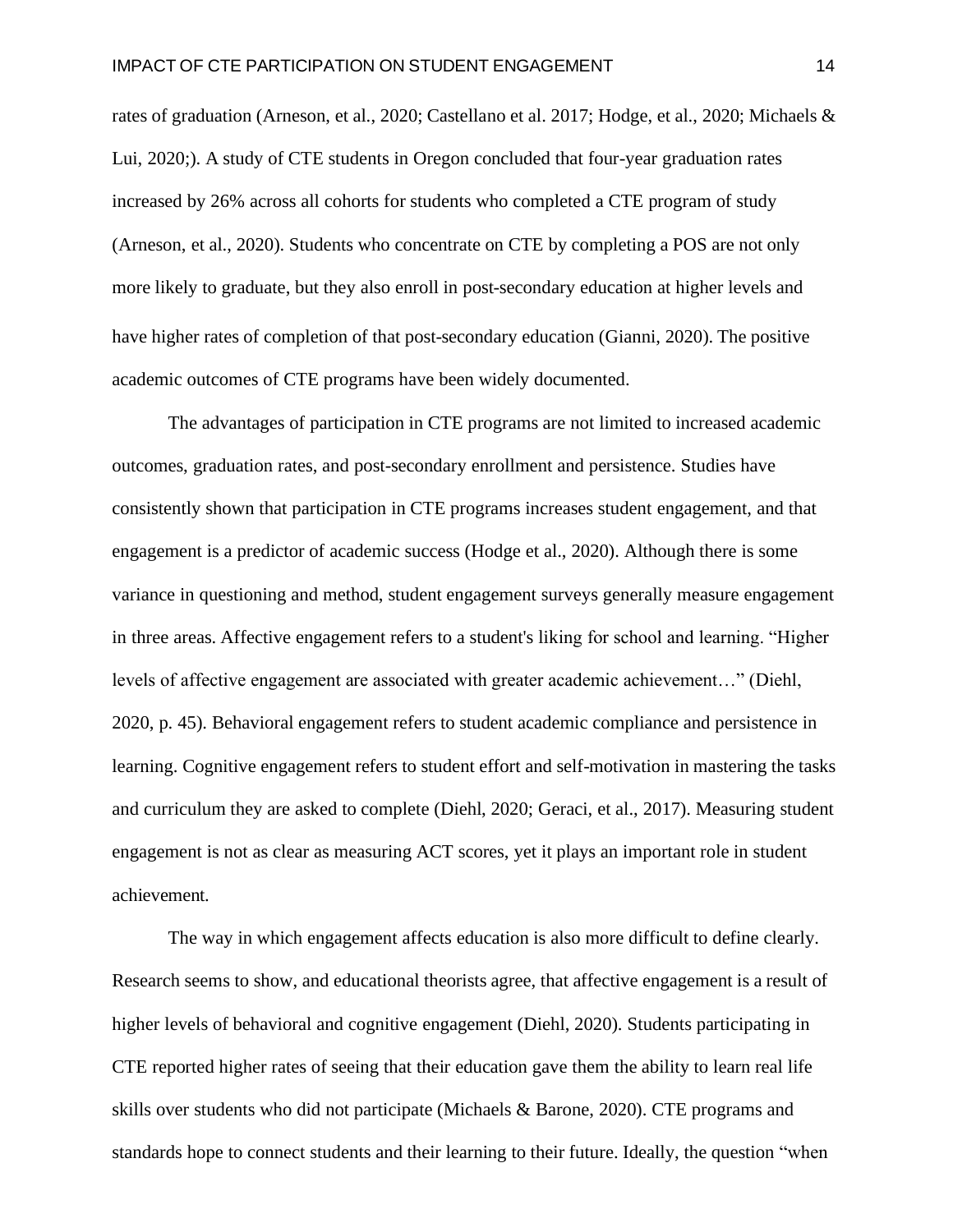am I ever going to use this in real life?" would disappear if properly implemented.

The way in which CTE can connect students to their learning community is also worth studying. Studies have shown that CTE participation is beneficial for student engagement until students reach the point where they begin to separate from their learning community (Diehl, 2020). While Diehl argues that too much CTE may result in a separation from the learning community, Kriesman and Strange (2019) encourage schools to implement CTE programs that allow students to participate in a way that allows them to gain enough depth within that POS. Schools must find a balance.

The evidence is clear that CTE programs have a positive impact on academic achievement, preparation for college and career, as well as higher levels of student engagement. Small private and parochial schools have, on average, higher success in these areas (Geraci, et al., 2017). Understanding how and why CTE programs increase success in various areas is important for schools as they consider how and why a CTE curriculum might be implemented. At the same time, individual schools must understand what improvements they can expect from any change in program or curriculum.

#### **Methodology**

This quantitative study used student engagement feedback as a gauge for measuring the learning environment in school. Diehl (2020) used student engagement survey feedback to show that CTE has a positive impact on learning culture as measured by affective engagement. This research resembled the Diehl study with the following differentiations: First, this research sought to determine what type of impact CTE participation has at schools that tend to enjoy students that are highly successful and engaged already. And second, this research included questions that asked students if their participation in CTE had improved their own understanding of their vocation as image bearers of God.

The independent variable that was tested is the level of participation in CTE curriculum.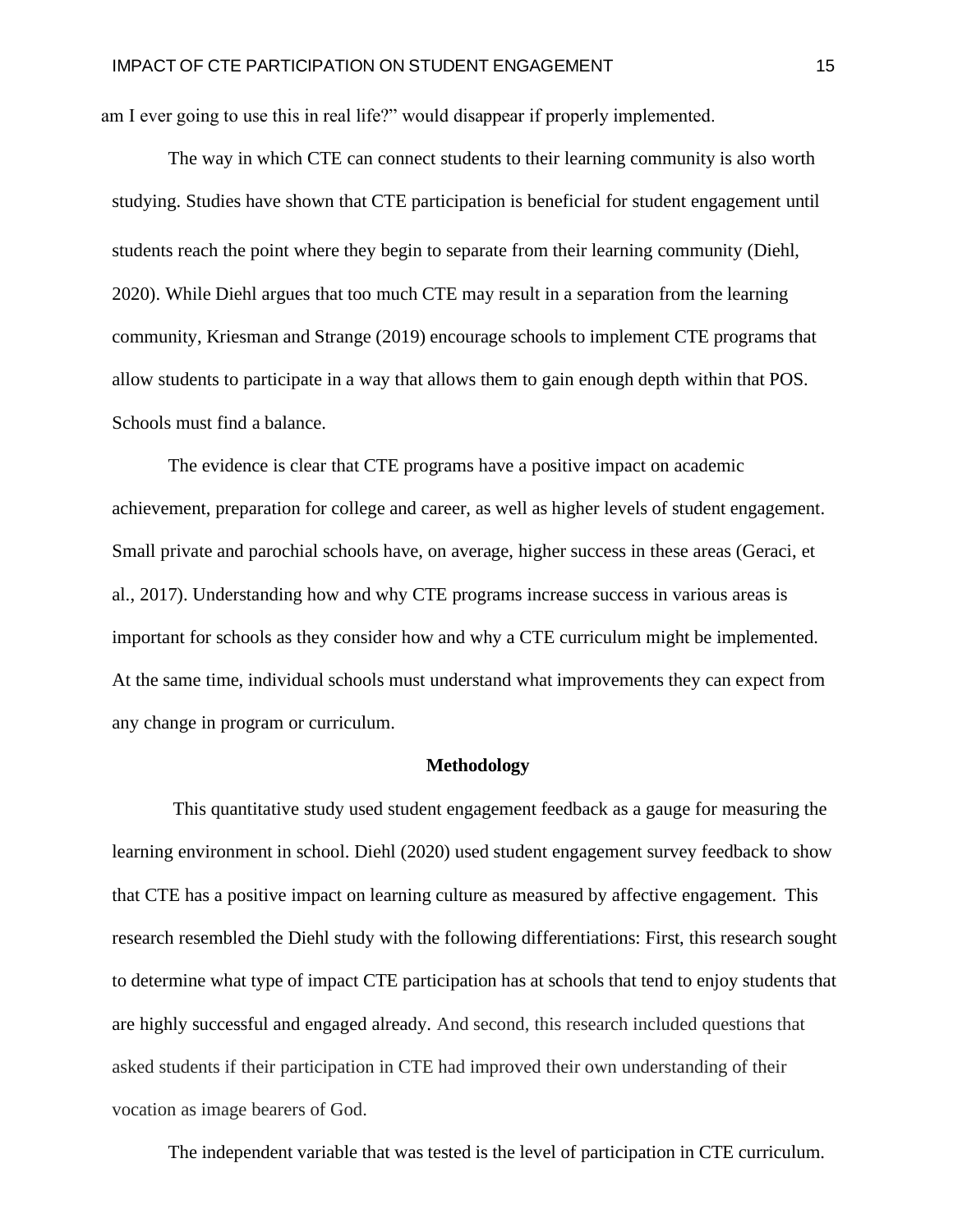Survey items asked students to identify the number of CTE courses they are currently involved in as well as the number of CTE courses they have been involved in over the course of their high school career. Demographic information allowed results to be studied by school, by participation level, and if dual credit courses were part of their CTE experience. This information allowed the research to not only measure the possible impact of CTE on student engagement, but also determine if that engagement was impacted by the number of courses taken. This was a significant question because Diehl (2020) concluded from his research that too much CTE actually begins to isolate students from their school and has a negative impact on student engagement.

The survey is based upon Diehl's (2020) work as well as the SESQ-ENG survey that was created by educational researchers from 19 countries and presented by Lam & Jimerson (2008)*.*  These survey items were asked on a four-point Likert scale rating from 'strongly disagree' to 'strongly agree.' These questions allowed CTE participants to report if they believed their CTE classes have improved their own engagement. This allowed insight into improvement, even if participants had a lower engagement score than non-participators.

#### **Participants**

Permission to participate in this study was granted by three private Christian schools. These schools were chosen because they offer enough similarity to Denver Christian. They are relatively suburban and of similar size. School 1 is home to just over 400 students in Las Vegas, Nevada. About 40% of the students at School 1 are involved in their learning academies, which the school uses to deliver its CTE curriculum. School 2 is located in southern California and has a diverse population of just under 400. School 2 shares similarities with Denver Christian in that it is historically Kuyperian and serves a mostly college prep clientele. School 2 does not divide their school into academies, but offers CTE curriculum in a traditionally vocational education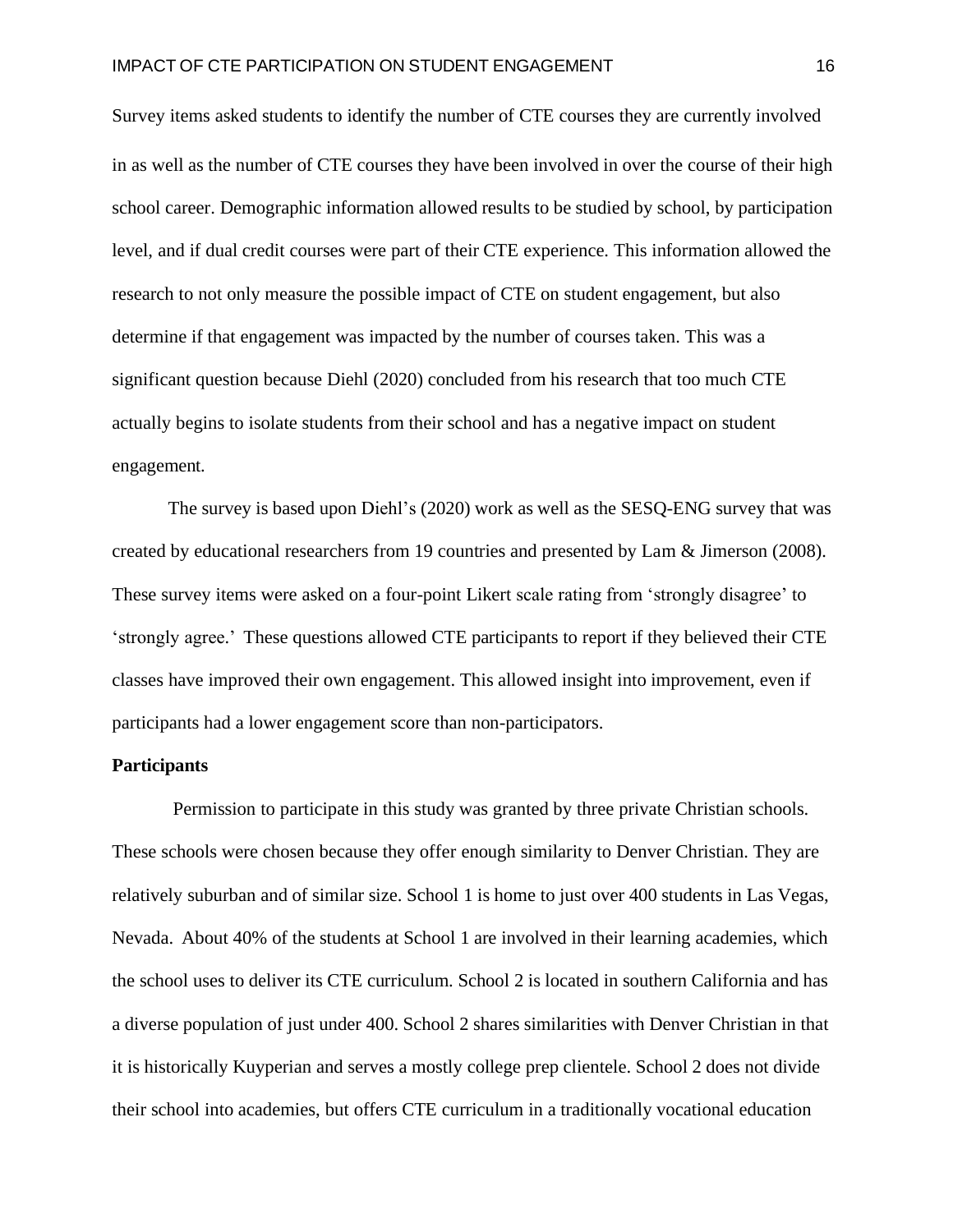model. School 3 is a midwest Christian school that serves about 275 students. School 3 is closest in size to Denver Christian and offers some in-house courses that could be considered CTE, but much of their CTE is delivered through the public school system and local colleges. A total of 1,040 students had access to the survey with 388 respondents. The participation rate was just over 37%.

#### **Results**

<span id="page-18-0"></span>A review of the data has revealed several things. The first thing that deserves attention is the fact that the students from these Christian schools are highly engaged. This comes as no surprise as these three schools have enjoyed strong academic success and high levels of student participation.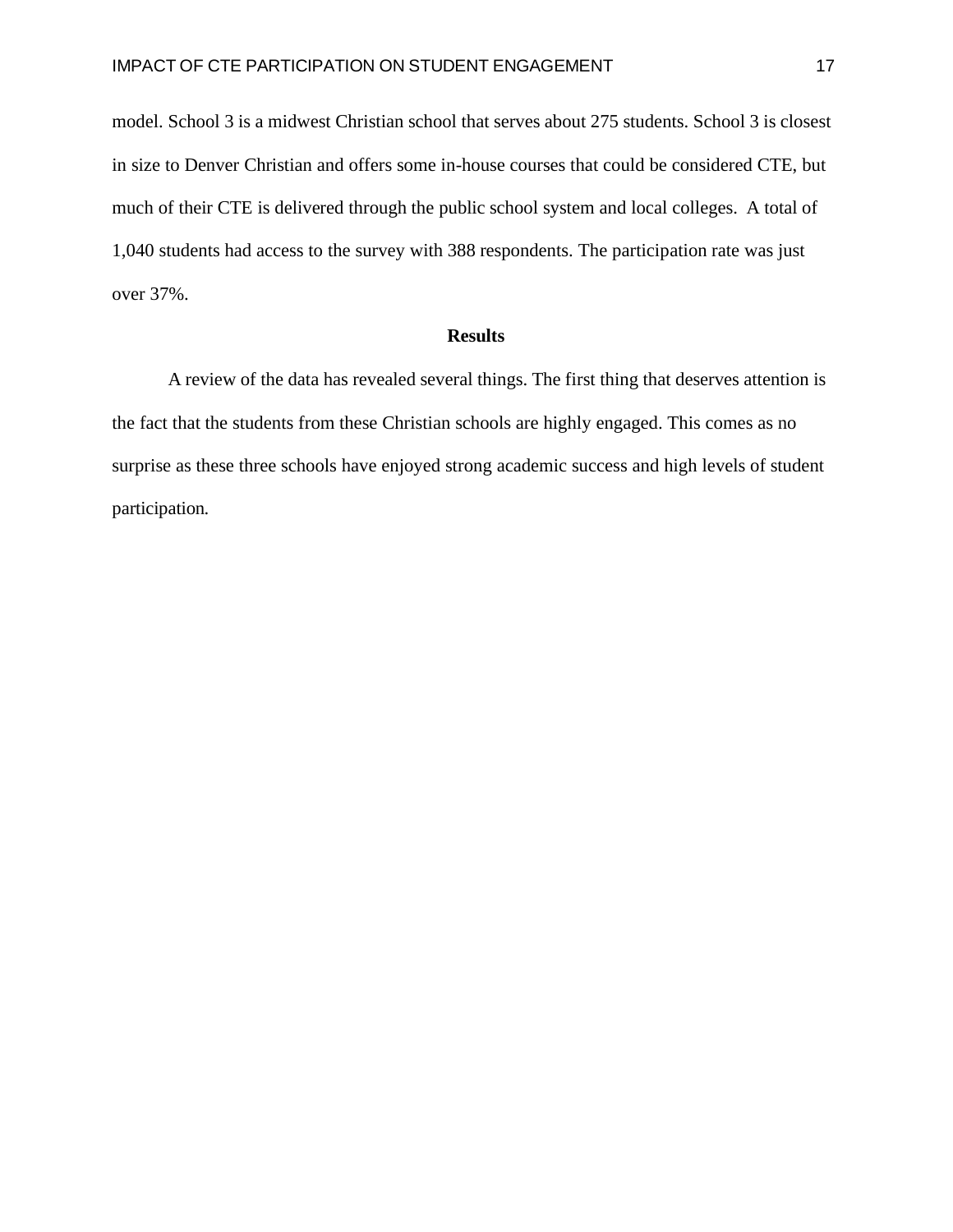# **Table 1**

# *Student Strength of Agreement Responses*

| Survey Item                                                                                                           | Agree | <b>Strongly</b><br>Agree | <b>Total</b> |
|-----------------------------------------------------------------------------------------------------------------------|-------|--------------------------|--------------|
| 1 I think what we are learning in school is fun.                                                                      | 42%   | 21%                      | 63%          |
| $2 I $ like what I am learning in school.                                                                             | 44%   | 22%                      | 66%          |
| $3$ I enjoy learning new things in class.                                                                             | 39%   | 40%                      | 79%          |
| $4 I$ am proud to be at this school.                                                                                  | 37%   | 39%                      | 76%          |
| 5 Most days, I look forward to coming to school.                                                                      | 35%   | 17%                      | 52%          |
| 6 I participate in school activities beyond the classroom.                                                            | 24%   | 45%                      | 69%          |
| My participation in CTE courses has increased my enjoyment of school.<br>7 Answer only if you have taken CTE courses. | 33%   | 40%                      | 73%          |
| 8 I enjoy good relationships with my teachers                                                                         | 36%   | 54%                      | 90%          |
| I enjoy good relationships with my CTE course teachers. Answer only if<br>9 you have taken CTE courses.               | 29%   | 56%                      | 85%          |
| 10 I enjoy good relationships with my peers at school.                                                                | 26%   | 66%                      | 92%          |
| 11 In class, I work as hard as I can.                                                                                 | 51%   | 37%                      | 88%          |
| When I'm in class, I participate by engaging in discussions, asking<br>$12$ questions, and helping in group work.     | 40%   | 38%                      | 78%          |
| $13$ I pay attention in class.                                                                                        | 50%   | 37%                      | 87%          |
| When I run into a difficult homework problem, I keep working until I<br>14 think I have solved it.                    | 42%   | 29%                      | 71%          |
| When I study, I try to understand the material better by relating it to things<br>15 I already know.                  | 44%   | 32%                      | 76%          |
| When I study, I try to figure out how the information might be useful in<br>16 the real world.                        | 33%   | 30%                      | 63%          |
| I see how my classes in school help me discover my unique identity as a<br>17 child of God.                           | 37%   | 25%                      | 62%          |
| I can connect the things I am learning to my future in college or the<br>18 workforce.                                | 43%   | 28%                      | 71%          |
| My participation in CTE courses has allowed me to become a better<br>19 student in school.                            | 42%   | 31%                      | 73%          |
| I see how my classes help me understand what it means to bear God's<br>20 image.                                      | 37%   | 27%                      | 64%          |
| When studying, I try to combine different pieces of information from<br>21 course material in new ways.               | 42%   | 21%                      | 63%          |
| I try to match what I already know with things that I am trying to learn for<br>22 school.                            | 47%   | 24%                      | 71%          |
| My participation in CTE courses has helped me discover my unique<br>23 identity as a child of God.                    | 32%   | 29%                      | 61%          |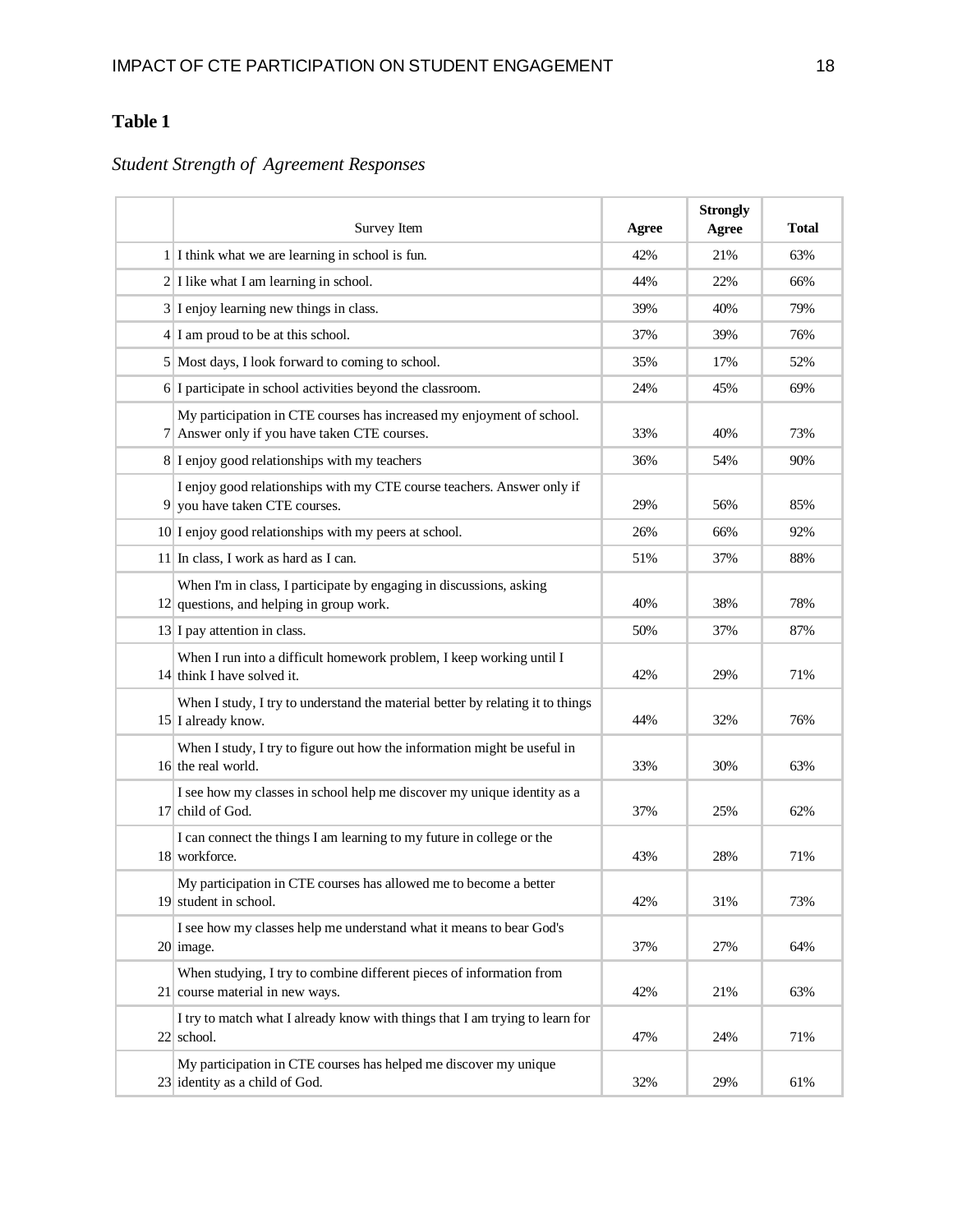The overall positivity rate for all students surveyed in Table 1 is 73%. It is worth noting that the positivity rate expressed on the three questions that asked students to respond to the level to which they saw their courses developing their identity as Christians was a little lower than the total. That rate was 62%, as shown in Table 2. An 11% reduction in strength of agreement response merits some further study.

#### **Table 2**

| Survey Item                                                                                        | Agree | <b>Strongly</b><br>Agree | <b>Total</b> |
|----------------------------------------------------------------------------------------------------|-------|--------------------------|--------------|
| I see how my classes in school help me discover my unique<br>17 identity as a child of God.        | 37%   | 25%                      | 62%          |
| I see how my classes help me understand what it means to<br>20 bear God's image.                   | 37%   | 27%                      | 64%          |
| My participation in CTE courses has helped me discover my<br>23 unique identity as a child of God. | 32%   | 29%                      | 61%          |

*Student Strength of Agreement Responses to Faith Formation Survey Items*

The survey also showed that participation in CTE courses does have a positive impact on student engagement. The data provided by the survey was analyzed to see the impact that CTE participation and dual credit course participation has on affective, behavioral, and cognitive student engagement. This comparison is important as the most recent changes in CTE legislation (Perkins V) makes dual credit courses a popular way for schools across the country to meet the requirements of this law and procure the millions of dollars that are connected to it. This option is also one that speaks positively to the communities that are represented in many suburban private Christian schools. This statistical analysis is located in Tables 4, 6, 8, and 14.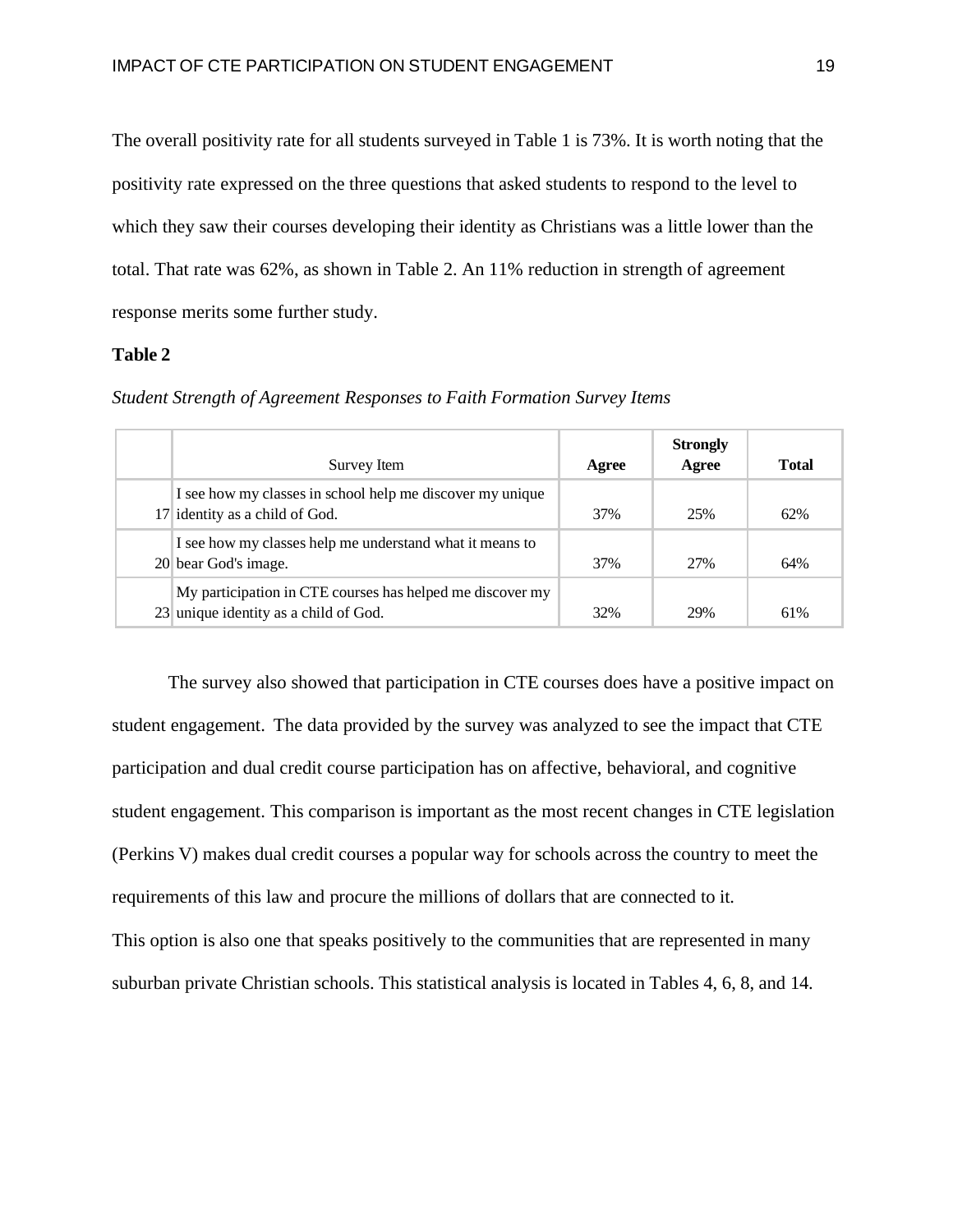#### **Impact on Affective Engagement**

High levels of student engagement have a positive impact on both student achievement and a positive learning environment (Deihl, 2020). Figure 1 gives a visual representation of the impact different levels of participation in CTE courses has on affective engagement.

#### **Figure 1**

#### *Mean Scores Comparison: Affective Engagement - CTE*



Affective Engagement: Liking for learning and School

Questions 1-3 in Figure 1 address a student's liking for learning, while questions 4-8 address a student's liking for their school. It is clear that participation in CTE courses does have a positive effect on affective engagement scores, and further that the impact is greater on a student's liking for learning than their liking for their school. It is also clear that taking more CTE courses has a greater positive impact on the affective engagement scores.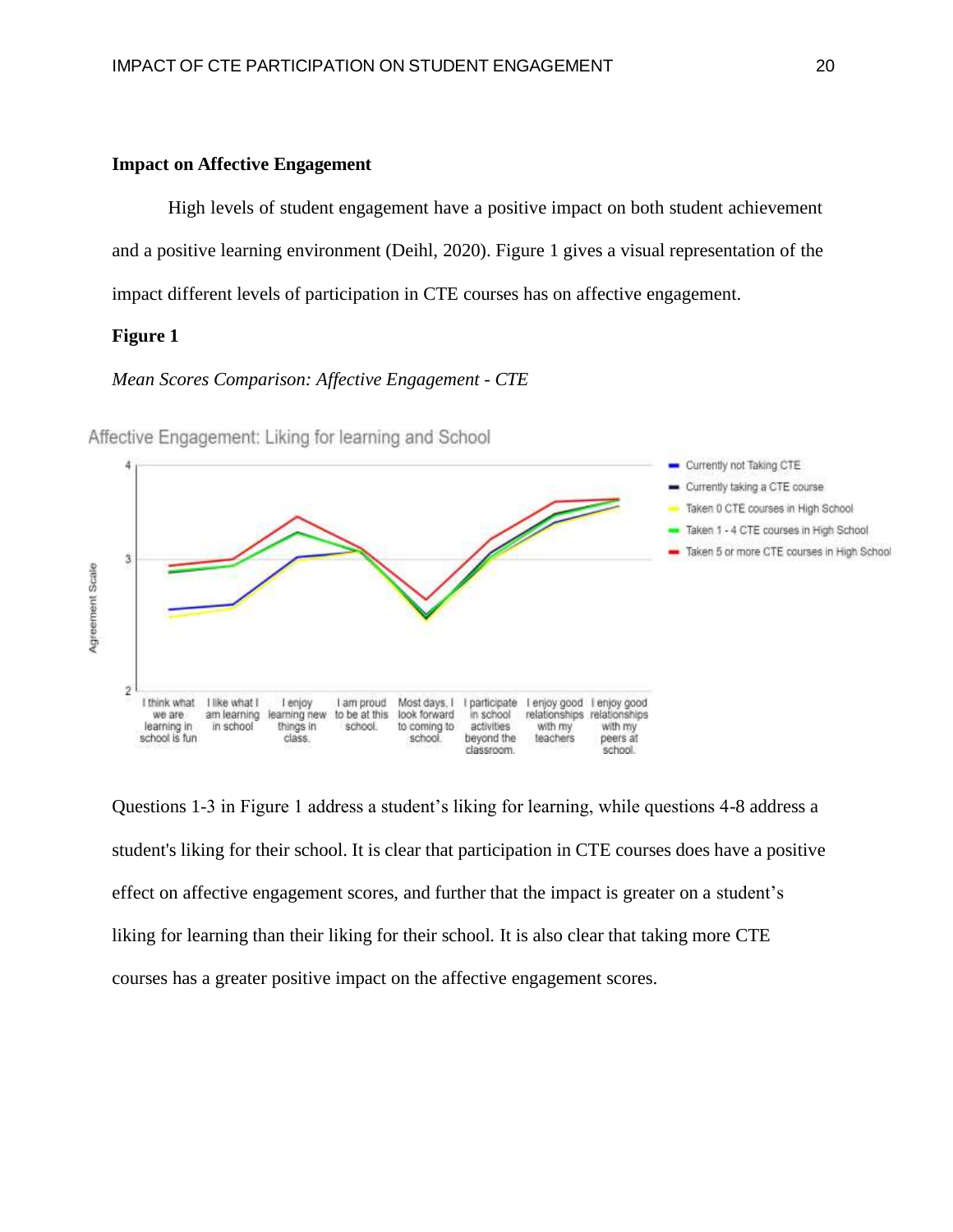## **Table 3**

| Survey Item                                             | No CTE<br>Participation | <b>CTE</b><br>Participation | p-value  |
|---------------------------------------------------------|-------------------------|-----------------------------|----------|
| I think what we are learning in school is fun           | 2.4                     | 2.96                        | .00687   |
| I like what I am learning in school                     | 2.49                    | 3.00                        | < 0.0001 |
| I enjoy learning new things in class                    | 2.94                    | 3.42                        | < 0.0001 |
| I am proud to be at this school                         | 3.07                    | 3.10                        | .4658    |
| Most days, I look forward to coming to school           | 2.36                    | 2.65                        | .0131    |
| I participate in school activities beyond the classroom | 2.93                    | 3.19                        | .1473    |
| I enjoy good relationships with my teachers             | 3.28                    | 3.58                        | .0046    |
| I enjoy good relationships with my peers at school      | 3.51                    | 3.61                        | .1602    |

*Statistical Impact Based on CTE Participation - Affective Engagement*

Table 3 lists the numerical difference more clearly. For brevity and clarity, the statistical change is compared only for students involved in CTE against those not involved. For each question, a t-test calculation was performed and then that number was used to calculate a p-value. A p-value of less than .05 represents that there is a statistically significant difference between the two groups. The data and calculations show that participation in CTE has a significant statistical impact on student affective engagement in the area of liking for learning (questions 1-3), while having a somewhat mixed impact on the affective engagement area liking for school. Only two of the five items in the liking for school questions show a significant statistical change between participants and non-participants.

The data was also analyzed to compare student responses between students involved in dual credit courses and those not involved.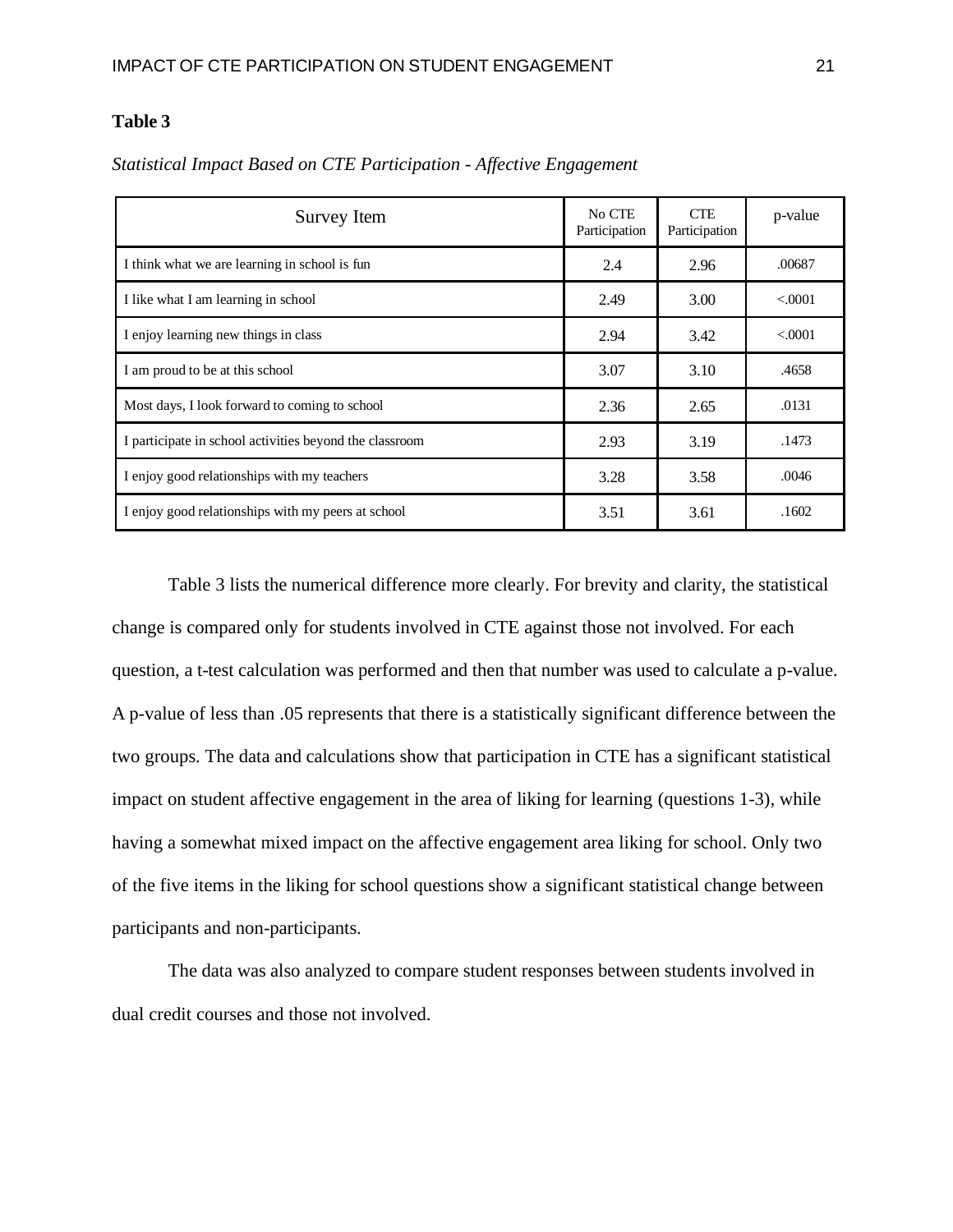## **Figure 2**

## *Mean Scores Comparison: Affective Engagement - Dual Credit*



Dual Credit Affective Engagement: Liking for learning and school

Figure 2 shows us the comparison of the impact of dual credit participation on student engagement and illustrates that participation in dual credit courses does not have an impact on student engagement.

## **Table 4**

*Statistical Impact on Affective Engagement - Dual Credit Participation*

| Survey Item                                             | No Dual Credit<br>Participation | Dual Credit<br>Participation | p-value |
|---------------------------------------------------------|---------------------------------|------------------------------|---------|
| I think what we are learning in school is fun           | 2.68                            | 2.82                         | .154    |
| I like what I am learning in school                     | 2.73                            | 2.91                         | .062    |
| I enjoy learning new things in class                    | 3.13                            | 3.25                         | $\cdot$ |
| I am proud to be at this school                         | 3.08                            | 2.96                         | .2466   |
| Most days, I look forward to coming to school           | 2.48                            | 2.38                         | .3526   |
| I participate in school activities beyond the classroom | 3.03                            | 3.09                         | .6113   |
| I enjoy good relationships with my teachers             | 3.4                             | 3.42                         | .8111   |
| I enjoy good relationships with my peers at school      | 3.6                             | 3.59                         | .8921   |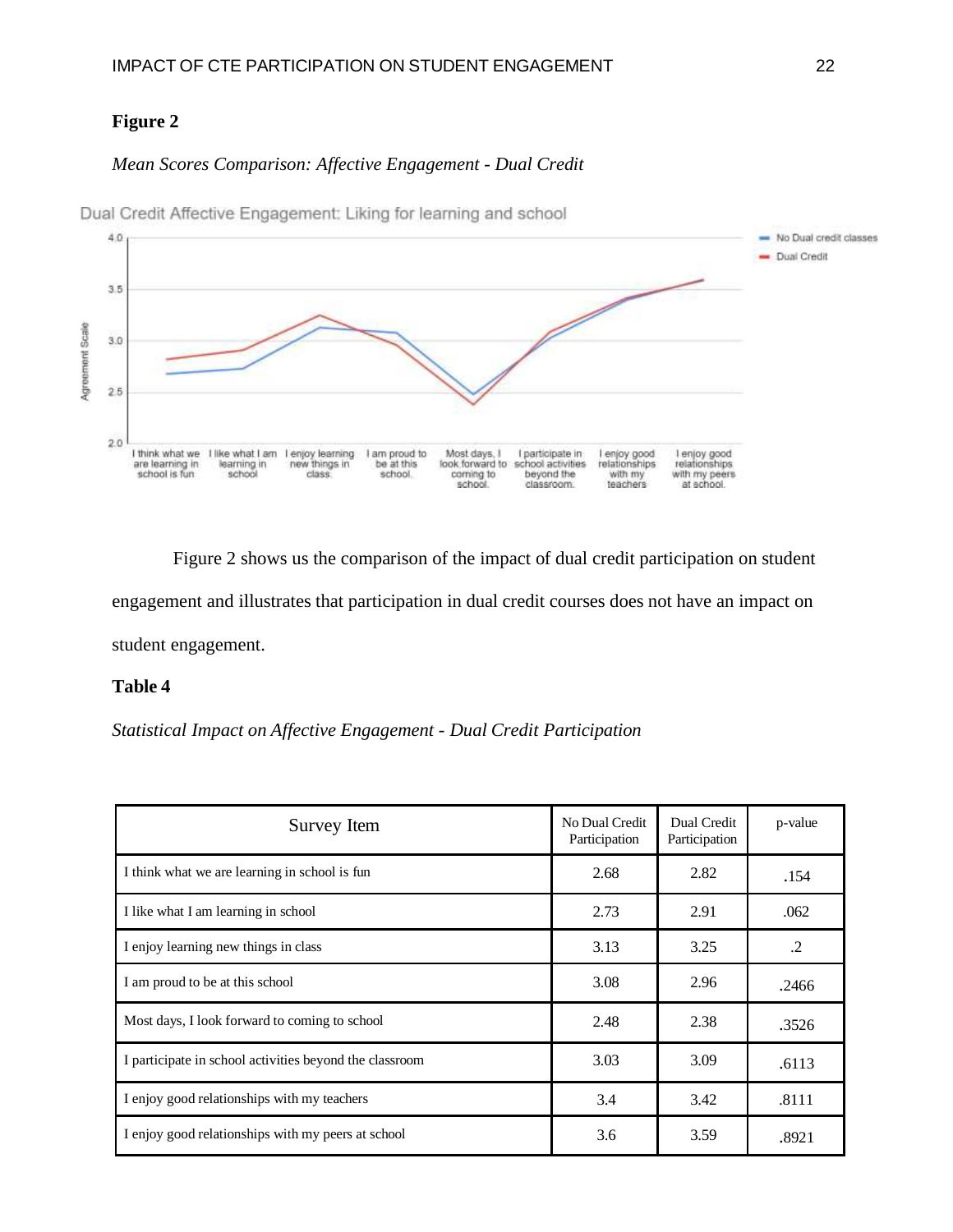The statistical analysis in Table 4 also reflects this smaller impact. The statistical change is noticeably smaller with this data group. Applying the same formula to calculate a p-value, we notice that there was no significant statistical change in any of the affective engagement categories. Although the statistical average is very small, it is worth noting that participation in dual credit classes had a negative impact on the agreement averages reported by students. This is noticed in four of the five questions that deal with affective engagement tied to a student's liking of their school.

#### **Impact on Behavioral Engagement**

A second area of engagement that is often measured to help researchers understand academic success in learning communities is the area of behavioral engagement. Behavioral engagement is more than just compliance in the classroom and hallways. Its more important function is to measure the student's academic compliance in following learning instruction and their obedience in completing the learning tasks.

#### **Figure 3**



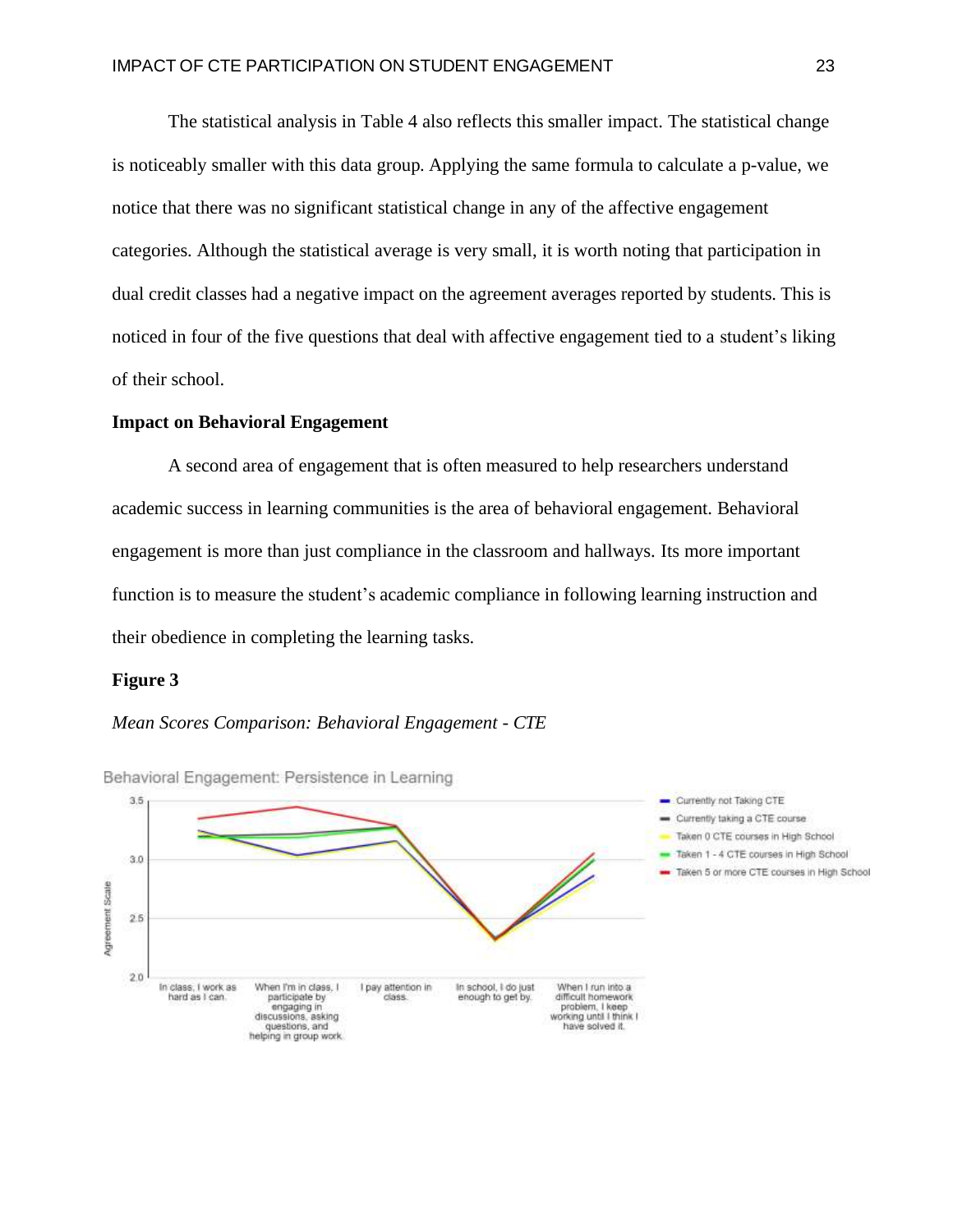Figure 3 gives us a visual representation of the data. It is notable that the impact on behavioral

engagement seems to be much smaller.

## **Table 5**

*Statistical Impact on Behavioral Engagement - CTE Participation*

| Survey Item                                                                                                  | No CTE<br>participation | <b>CTE</b><br>participation | p-value |
|--------------------------------------------------------------------------------------------------------------|-------------------------|-----------------------------|---------|
| In class, I work as hard as I can.                                                                           | 3.18                    | 3.25                        | .3459   |
| When I'm in class, I participate by engaging in discussions,<br>asking questions, and helping in group work. | 3.03                    | 3.22                        | .0242   |
| I pay attention in class.                                                                                    | 3.10                    | 3.30                        | .0069   |
| In school, I do just enough to get by.                                                                       | 2.32                    | 2.32                        | 1.000   |
| When I run into a difficult homework problem, I keep working<br>until I think I have solved it.              | 2.89                    | 2.98                        | .3608   |

Table 5 reveals a significant statistical change on student behavioral engagement in the

statements that deal with class participation in both active participation in class and a more

passive participation in paying attention while in class.

## **Figure 4**

## *Mean Scores Comparison: Behavioral Engagement - Dual Credit*



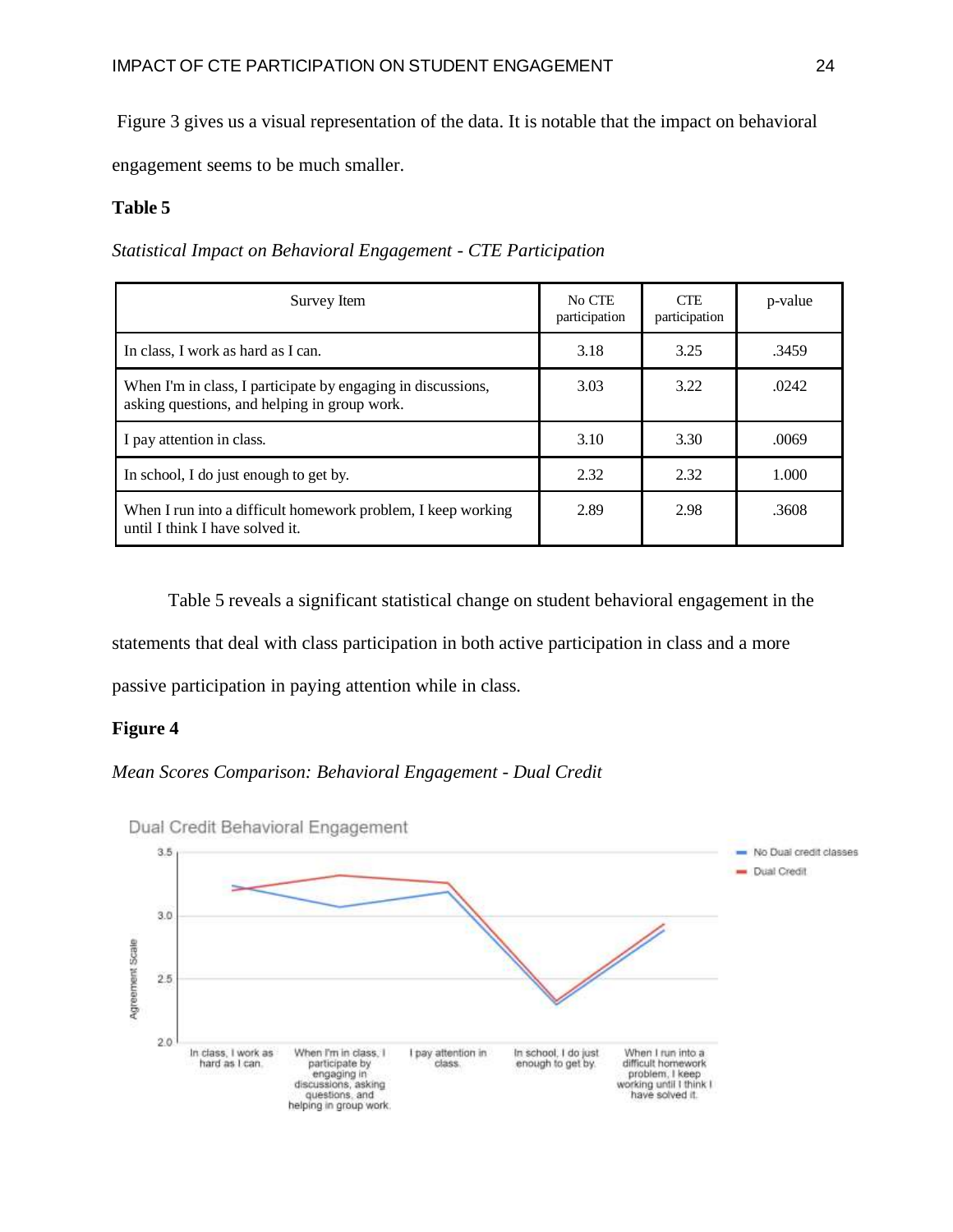Figure 4 is a visual representation of the impact of dual credit CTE involvement on

behavioral engagement.

## **Table 6**

*Statistical Impact on Behavioral Engagement - Dual Credit Participation*

| Survey Item                                                                                                  | No Dual credit<br>participation | Dual credit<br>participation | p-value |
|--------------------------------------------------------------------------------------------------------------|---------------------------------|------------------------------|---------|
| In class, I work as hard as I can.                                                                           | 3.24                            | 3.2                          | .6135   |
| When I'm in class, I participate by engaging in discussions,<br>asking questions, and helping in group work. | 3.07                            | 3.32                         | .0054   |
| I pay attention in class.                                                                                    | 3.19                            | 3.26                         | .3753   |
| In school, I do just enough to get by.                                                                       | 2.3                             | 2.33                         | .7879   |
| When I run into a difficult homework problem, I keep working<br>until I think I have solved it.              | 2.89                            | 2.94                         | .5937   |

The statistical analysis of the data reveals that participation in dual credit courses has

significant statistical impact on one of the same items in the area of behavioral engagement, as

Table 6 reveals. The impact is seen on active participation in the classroom.

## **Impact on Cognitive Engagement**

## **Figure 5**

## *Mean Scores Comparison: Cognitive Engagement - CTE*

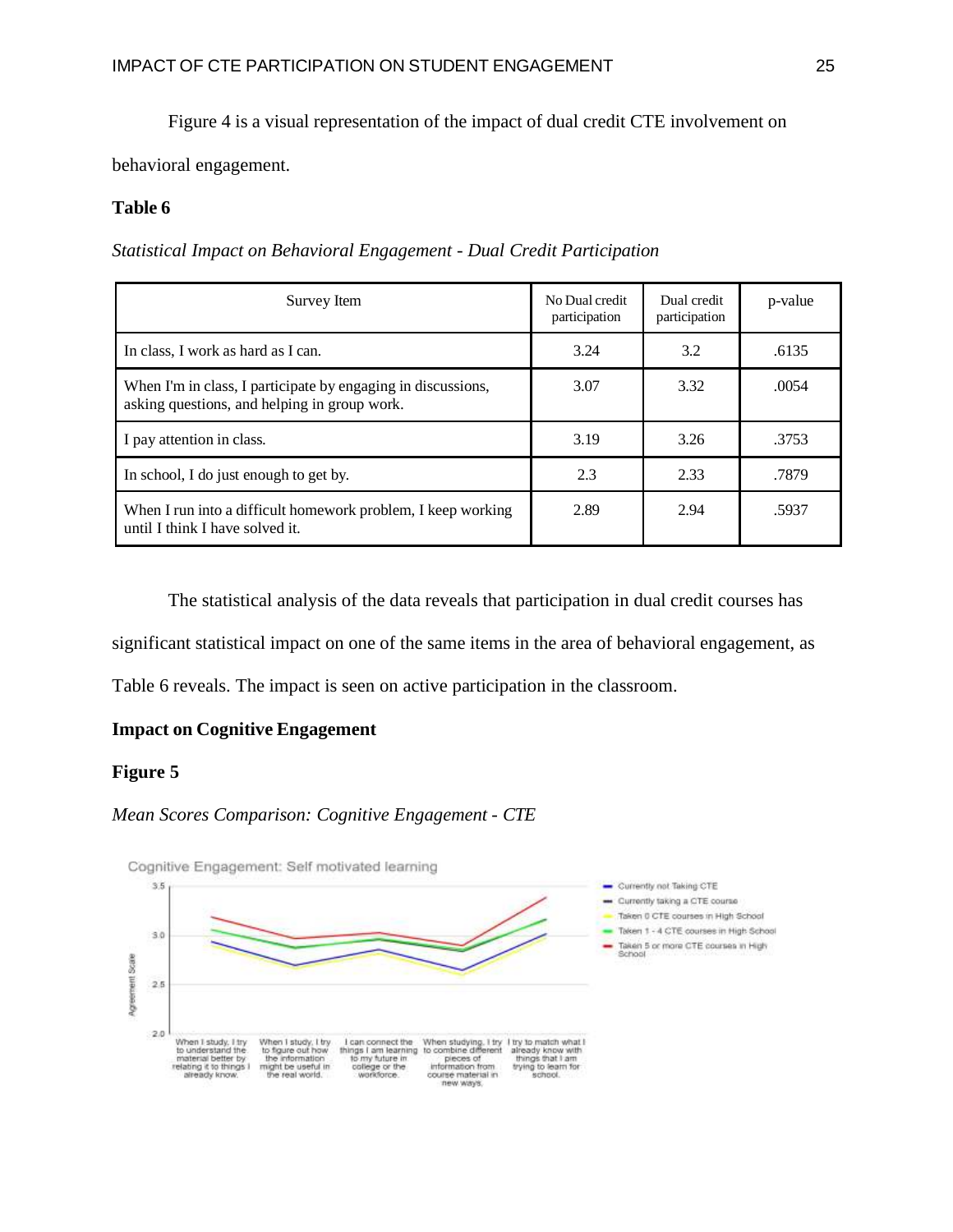Figure 5 reveals the mean agreement responses to five statements about cognitive

engagement. This area of engagement shows a consistently significant difference in average

student response.

## **Table 7**

*Statistical Impact on Cognitive Engagement - CTE Participation*

| Survey Item                                                                                          | Taken No<br>CTE courses | <b>CTE</b><br>participation | p-value |
|------------------------------------------------------------------------------------------------------|-------------------------|-----------------------------|---------|
| When I study, I try to understand the material better by relating it<br>to things I already know.    | 2.91                    | 3.07                        | .0736   |
| When I study, I try to figure out how the information might be<br>useful in the real world           | 2.65                    | 2.89                        | .0202   |
| I can connect the things I am learning to my future in college or the<br>workforce.                  | 2.76                    | 3.02                        | .0045   |
| When studying, I try to combine different pieces of information<br>from course material in new ways. | 2.59                    | 2.86                        | .0026   |
| I try to match what I already know with things that I am trying to<br>learn for school.              | 2.95                    | 3.20                        | .0029   |

Table 7 contains the statistical analysis of the data. The data reveals that four of the five areas of cognitive engagement show significant statistical changes when participation in CTE courses is factored. Four of those five items have very significant changes. Only the first item on Table 7, "When I study, I try to understand the material better by relating it to things I already know", does not meet the criteria for significant statistical impact when the p-value is calculated, yet it is quite close.

Figure 6 shows a visual representation of the mean responses to the cognitive engagement of the survey for students who take classes for dual credit compared to those who do not.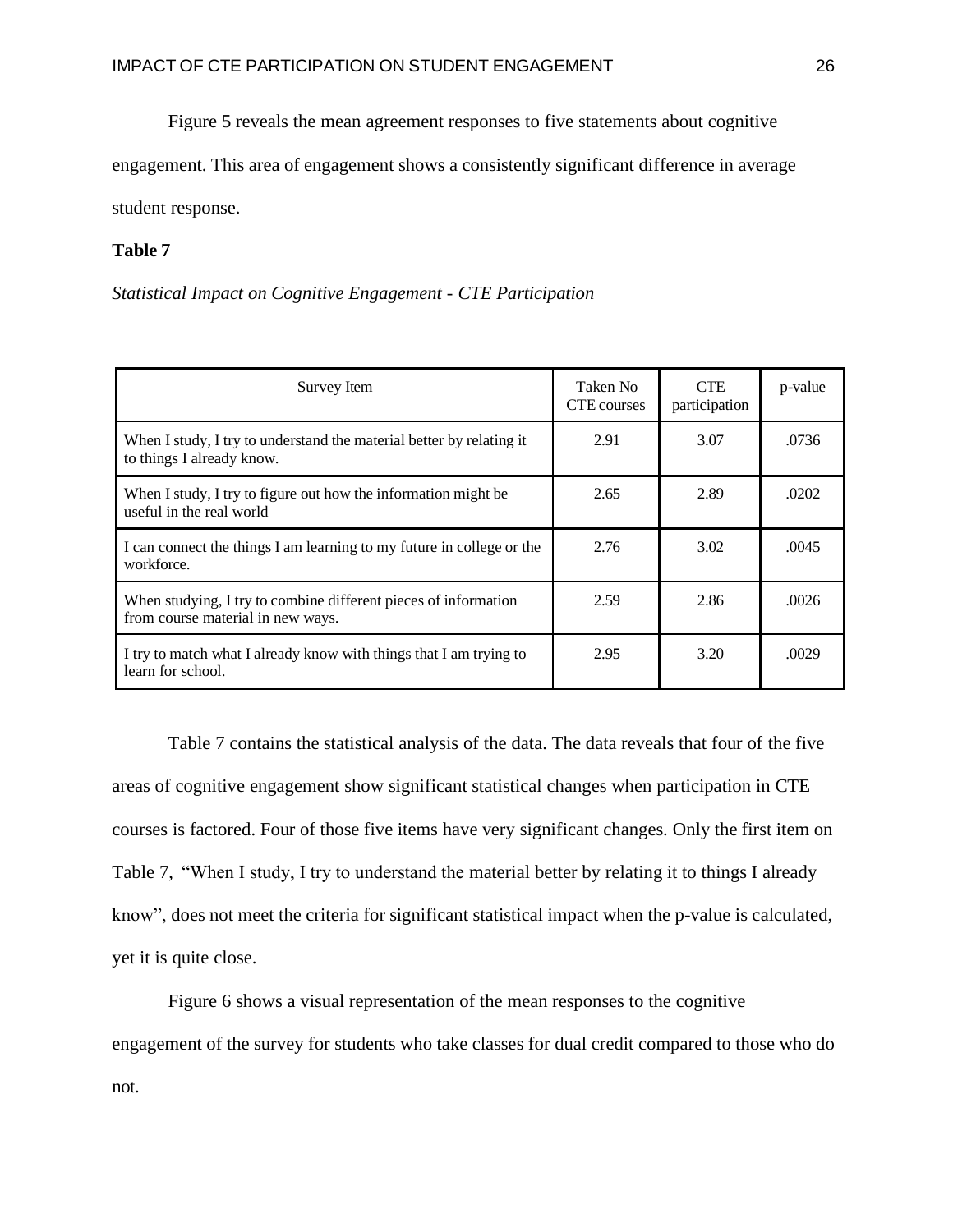## **Figure 6**

## *Mean Scores Comparison: Cognitive Engagement - Dual Credit*



Table 8 reveals that participation in dual credit courses does not have a significant statistical

impact on student cognitive engagement.

## **Table 8**

#### *Statistical Impact on Cognitive Engagement - Dual Credit Participation*

| Survey Item                                                                                          | No dual credit<br>participation | Dual credit<br>participation | p-value |
|------------------------------------------------------------------------------------------------------|---------------------------------|------------------------------|---------|
| When I study, I try to understand the material better by relating it<br>to things I already know.    | 3.0                             | 3.05                         | .5999   |
| When I study, I try to figure out how the information might be<br>useful in the real world           | 2.77                            | 2.84                         | .5265   |
| I can connect the things I am learning to my future in college or the<br>workforce.                  | 2.95                            | 2.91                         | .7226   |
| When studying, I try to combine different pieces of information<br>from course material in new ways. | 2.73                            | 2.77                         | .6844   |
| I try to match what I already know with things that I am trying to<br>learn for school.              | 3.13                            | 3.11                         | .8243   |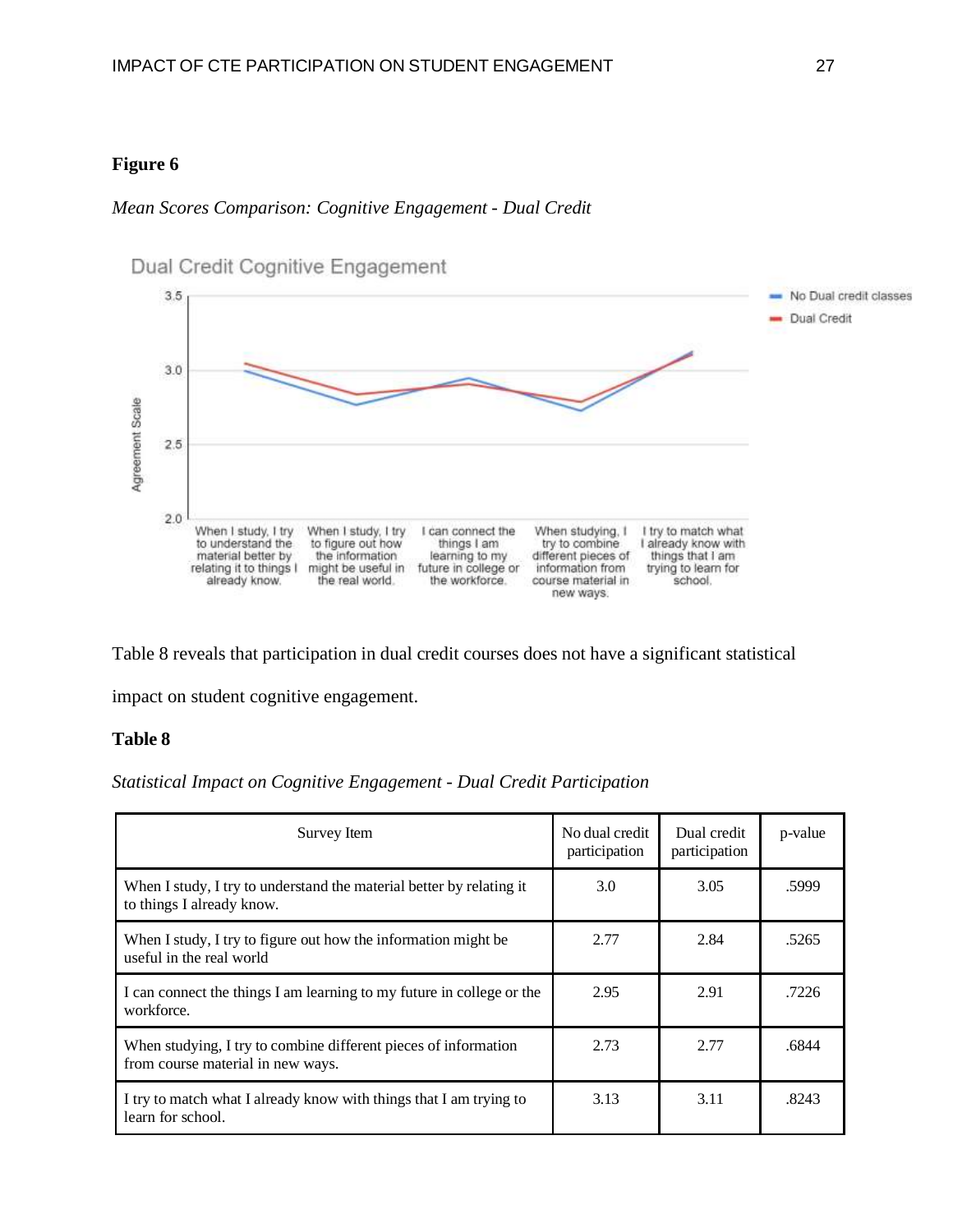## **Comparison of CTE Implementation Model**

The data collected also allows an analysis of the impact that the model of CTE implementation has on student engagement. School 1 employs an academy model of CTE curriculum with approximately 40% of their students participating in one of their academies. The analysis of this data combined average responses in the areas of affective engagement, behavioral engagement, and cognitive engagement. Table 9 illustrates the comparisons made within School 1.

#### **Table 9**

*Statistical Impact of Academy Model on Student Engagement - School 1*

| Engagement Area              | No CTE | <b>CTE</b> | p-value |
|------------------------------|--------|------------|---------|
| Affective Engagement         | 2.797  | 2.97       | .0438   |
| <b>Behavioral Engagement</b> | 2.861  | 2.979      | .0927   |
| <b>Cognitive Engagement</b>  | 2.763  | 2.790      | .7780   |

The results of the t-test for the academy model, Table 9, demonstrate a significant statistical change in affective engagement. Behavioral engagement is not quite a significant statistical change. Cognitive engagement does not show a significant statistical change.

Table 10 compares the areas of engagement at School 2, whose model is more traditional.

#### **Table 10**

*Statistical Impact of Traditional Model on Student Engagement - School 2*

| Engagement Area              | No CTE | <b>CTE</b> | p-value |
|------------------------------|--------|------------|---------|
| Affective Engagement         | 2.91   | 3.27       | .0378   |
| <b>Behavioral Engagement</b> | 2.94   | 3.14       | .0924   |
| Cognitive Engagement         | 2.69   | 3.18       | .013    |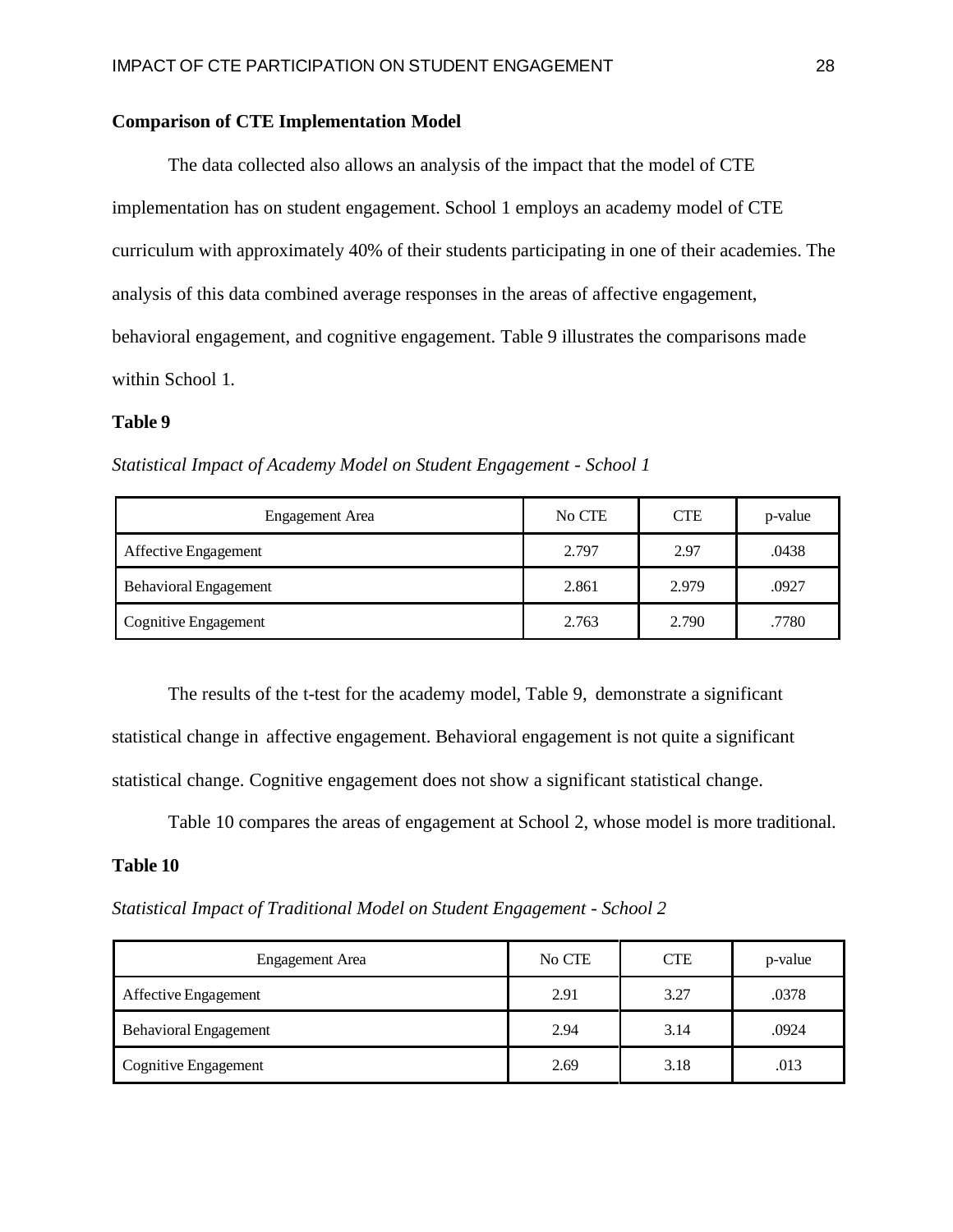The results for the traditional model are a bit trickier. School 2, which delivers their

limited and traditional CTE course offering in house, seems to have a significant impact on their student engagement. Both the areas of affective engagement and cognitive engagement showed significant statistical change. In addition, the area of behavioral engagement was close to being a significant statistical change.

Student engagement within School 3 is analyzed in Table 11.

## **Table 11**

*Statistical Impact of Outsourced Model - School 3*

| School 3 - traditional implementation with added<br>outside educational organizations. | No CTE | <b>CTE</b> | p-value |
|----------------------------------------------------------------------------------------|--------|------------|---------|
| Affective Engagement                                                                   | 3.24   | 3.26       | .8304   |
| <b>Behavioral Engagement</b>                                                           | 3.18   | 3.12       | .593    |
| Cognitive Engagement                                                                   | 3.16   | 3.12       | .7104   |

School 3 offers a little broader range of CTE offerings, but much of that is offered through outside educational organizations. The data show that there was no significant statistical change in student engagement response in any of the three areas.

#### **Impact on Faith Engagement**

The final area of statistical analysis in this research is in faith development or faith formation. Are students able to engage with their learning in such a way that they recognize that their courses are helping to develop their identity as students who bear the image of God? Three survey items were used to gauge this area of engagement. Table 12 reveals that the strength of agreement on these three areas was, on average, 11% lower than the other areas of student engagement.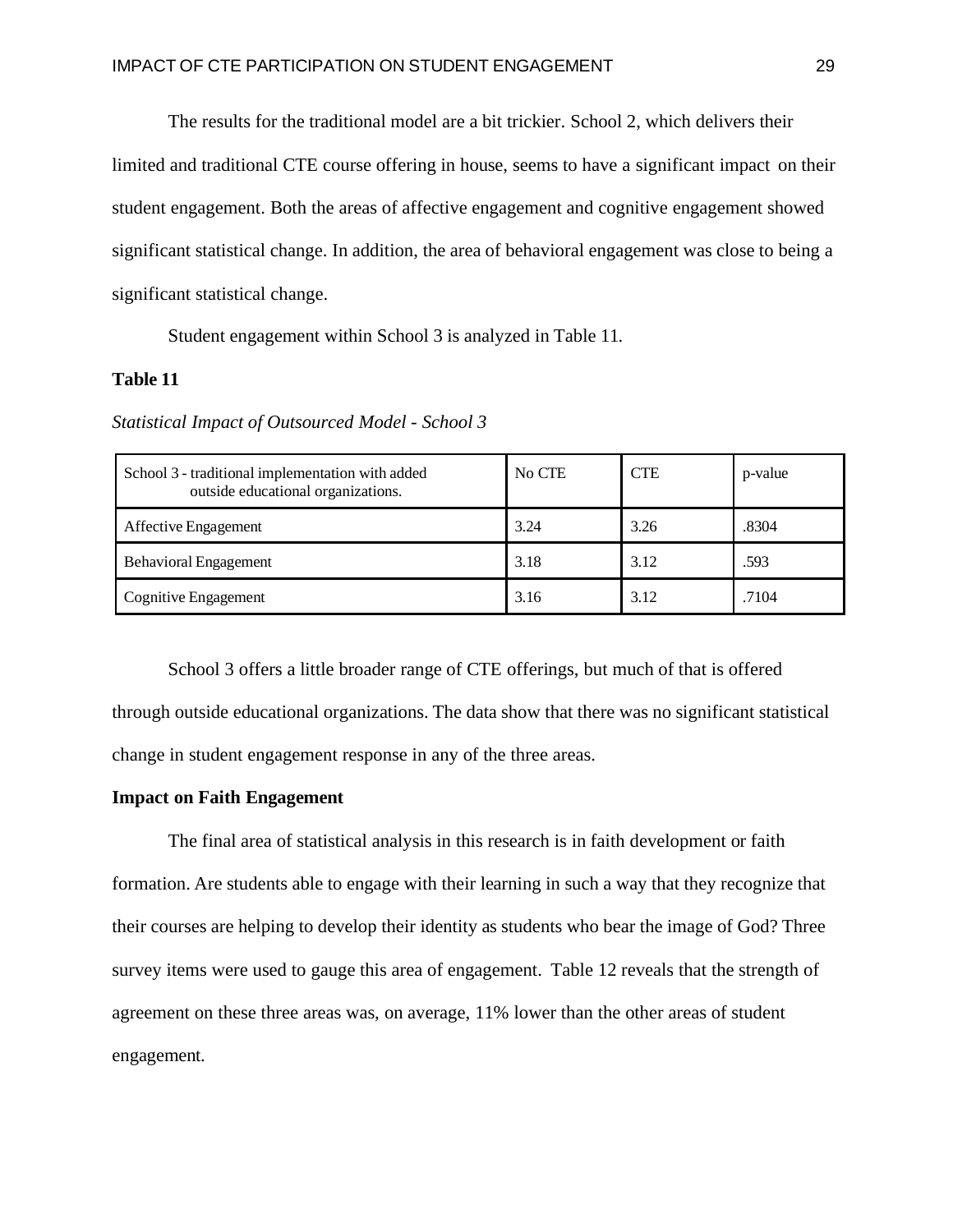## **Table 12**

## *Strength of Agreement Responses on Faith Formation*

| Survey Item                                                                                        | Agree | <b>Strongly</b><br>Agree | <b>Total</b> |
|----------------------------------------------------------------------------------------------------|-------|--------------------------|--------------|
| I see how my classes in school help me discover my unique<br>17 identity as a child of God.        | 37%   | 25%                      | 62%          |
| I see how my classes help me understand what it means to<br>20 bear God's image.                   | 37%   | 27%                      | 64%          |
| My participation in CTE courses has helped me discover my<br>23 unique identity as a child of God. | 32%   | 29%                      | 61%          |

Visually we can see that involvement in CTE courses does, in fact, have an impact on the strength of agreement on each of these survey items, as Figure 7 shows. Note that the final item is a comparison between the level of CTE involvement, not a comparison between no CTE involvement and any amount.

## **Figure 7**





Table 13 contains the statistical analysis of the data collected from student responses to items dealing with faith formation.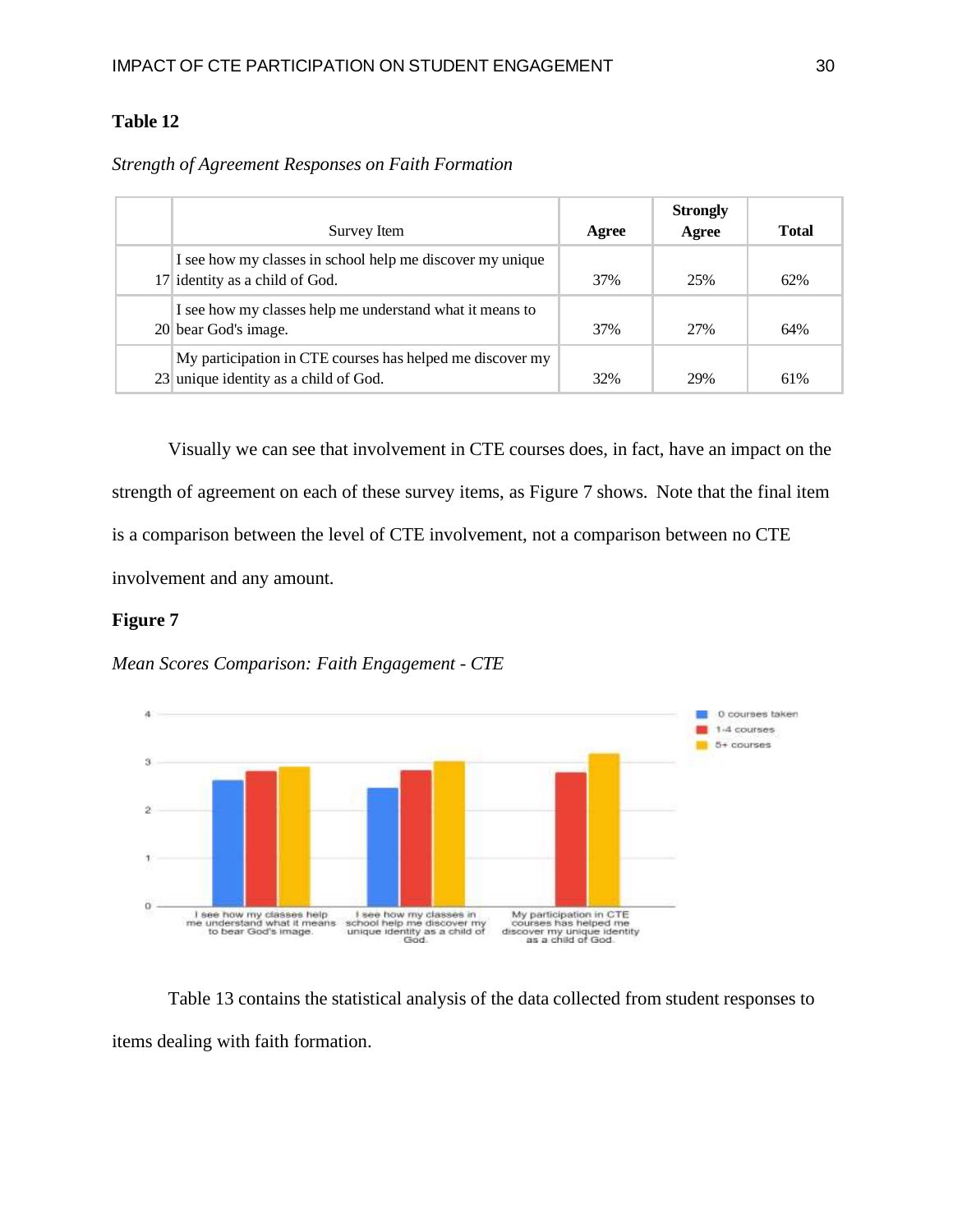## **Table 13**

| Survey Item                                                                                                                           | No CTE<br>participation         | <b>CTE</b><br>participation | p- value |
|---------------------------------------------------------------------------------------------------------------------------------------|---------------------------------|-----------------------------|----------|
| I see how my classes help me understand what it means to bear<br>God's image.                                                         | 2.64                            | 2.84                        | .0449    |
| I see how my classes in school help me discover my unique identity<br>as a child of God.                                              | 2.48                            | 2.86                        | .0003    |
| My participation in CTE courses has helped me discover my unique<br>identity as a child of God. (Compares level of CTE participation) | 2.80<br>$(1-4 \text{ courses})$ | 3.19<br>$(5+$ courses)      | .043     |

*Statistical Impact on Faith Engagement - CTE Participation*

An analysis of the data shows us that although the strength of agreement response is a little lower, participation in CTE courses does in fact lead to a significant statistical difference in this area of faith engagement.

The data show us that participation in dual credit courses has no statistical change on

student reported engagement in the area of faith formation. Table 14 contains that statistical

analysis

#### **Table 14**

*Statistical Impact on Faith Engagement - Dual Credit Participation*

| Survey Item                                                                              | No dual<br>credit | Dual credit | p-value |
|------------------------------------------------------------------------------------------|-------------------|-------------|---------|
| I see how my classes help me understand what it means to bear<br>God's image.            | 2.81              | 2.76        | .2415   |
| I see how my classes in school help me discover my unique identity<br>as a child of God. | 2.68              | 2.61        | .5347   |

## **Discussion**

Affecting change in a learning community is difficult work, which may be made even more difficult when that learning community is already experiencing success. This is further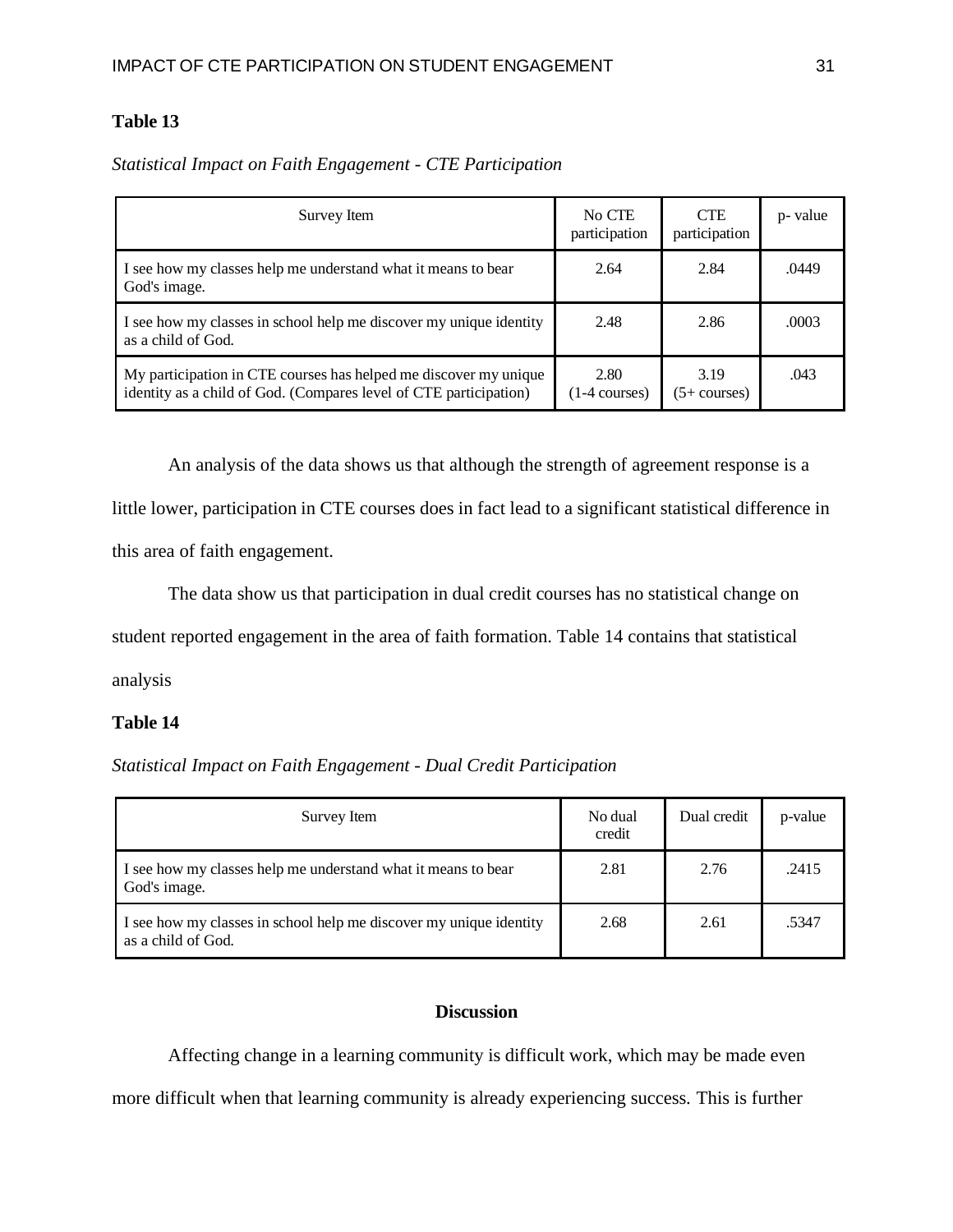complicated by the fact that there is a myriad of alternatives for a school to attempt to affect positive change on their community. The data collected in this study showed that participation in CTE education does have a positive effect on student engagement. The purpose of this study was to see if the improvement in engagement would also be seen in smaller Christian schools. A school can then properly predict that increased student engagement can provide a positive impact on the learning community (Diehl, 2020; Geraci, et al., 2017). This research study revealed that CTE participation did have a positive impact on student engagement in the areas of affective engagement (Table 3) and cognitive engagement (Table 7). The impact on behavioral engagement (Table 5) was somewhat more ambiguous. This may be due, in part, to the nature of the communities of students and parents served by these schools. Smaller learning communities allow for a closer connection between teachers and students which students report as a key factor in their engagement (Geraci, et al., 2017).

One of the most interesting things revealed by the study was the fact that participation in dual credit courses did not have a significant statistical impact on student engagement. Only two out of 23 items showed dual credit participation having a significant impact on student engagement. This finding is particularly relevant as dual credit courses are a popular option for meeting the requirements of Perkins V. Although there is nothing inherently negative about offering dual credit courses, and the offering of dual credit courses may serve important functions for a school, it should be noted that they do not improve student engagement (Tables 4, 6, 8, and 14).

Choosing the proper method to deliver a CTE program is another choice that schools must make. This research study did show that the two schools that deliver their CTE program in-house seemed to have more impact on student engagement. Aside from the warning that schools should be intentional about the method they choose, a school should not assume that simply having the option for CTE participation will have a positive impact on student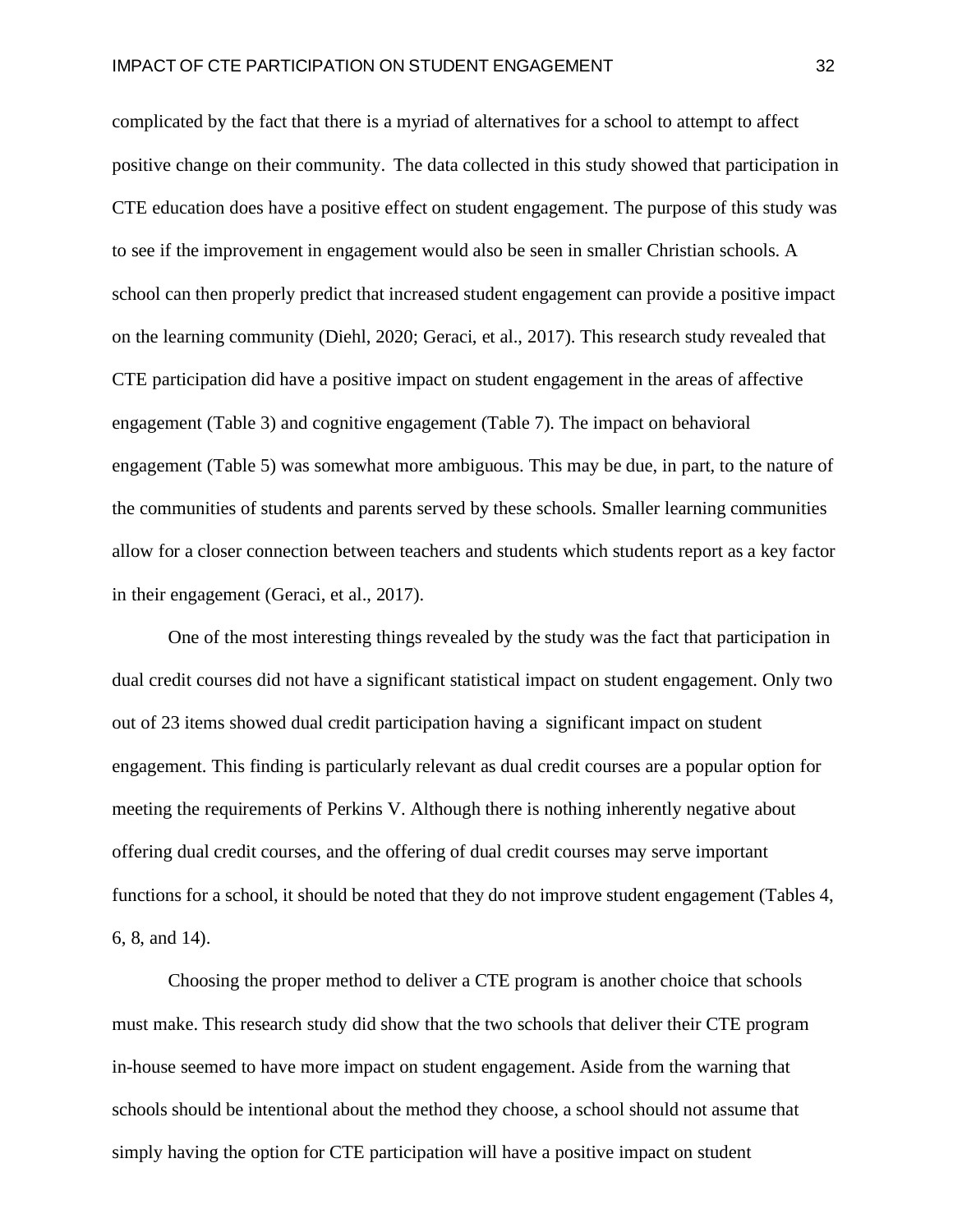engagement. Schools should recognize their own responsibility for connecting their students to both their education and their future.

This study also revealed that CTE participation also plays a role in student engagement with their faith formation. The strength of agreement percentages was  $11\%$  lower (Table 2) as an average on these survey items, and this seems a bit concerning, but without understanding the nature of each school community's discussion of these faith topics, it would be speculation as to why this is the case. This research study did show that participation in CTE courses had an impact on students' ability to understand their unique abilities and gifts as individuals created in the image of God. This is a significant finding, as one of the most important things a Christian school can do for its students is to help them understand how they can fulfill their unique role in the covenant of vocation that they are members of. Denver Christian School has promised to educate her students in a whole child model. She properly understands that her students are complex and multi-faceted individuals who must be educated in a manner that reflects this. The education of children in this area must be of supreme importance to Christian schools. The understanding that humans derive satisfaction from building things and seeing clearly the value of one's own work is important for everyone's self-worth. Crawford (2010) encouraged his readers to understand that real work that has a real impact on a person's community brings a sense of value to the worker. This idea seems fundamental in the consideration of CTE education for any school, but even more so for a Christian school that seeks to help students understand not only their complexities as humans but also their function as image bearers of God who are about doing real work in God's cosmos that impacts real people. Soloveitchik (2006) further discussed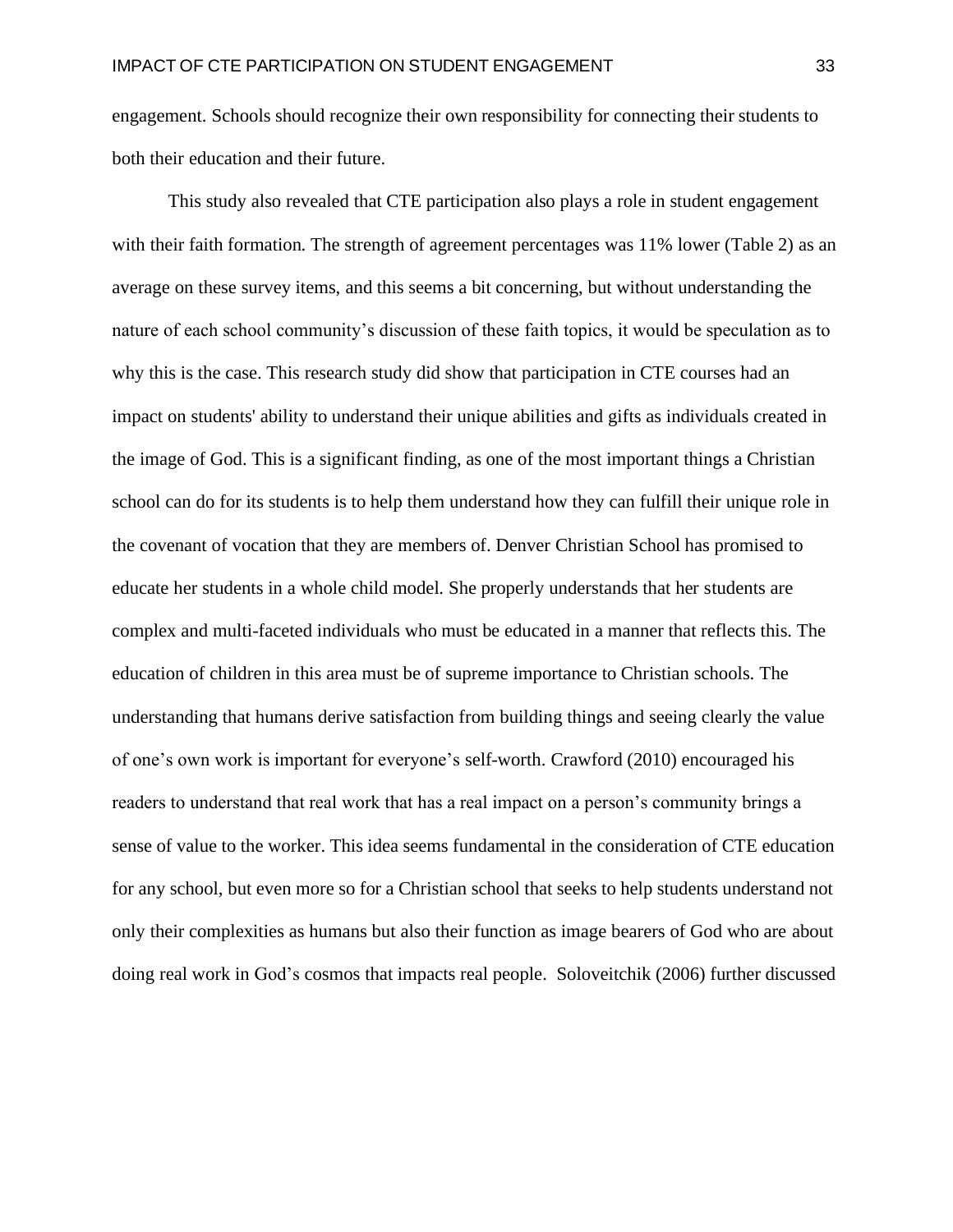the nature of this dilemma for anyone who views themselves as belonging in this covenant. The Hebrew tradition makes no attempt to synthesize the creation accounts of Genesis 1 and Genesis 2. Instead, there is an understanding that these accounts live in tension with each other. One account highlighting the importance of relationship and the other stressing the importance of dominion. Denver Christian must educate her students to have dominion in all areas of God's cosmos. Diverse abilities to carry out the flourishing required by the covenant of vocation are championed throughout scripture. Denver Christian must help each student understand their unique gifts and the way in which they honor God and flourish his creation. Ignoring any area is a failure to fulfill both her responsibility to God and her promise to educate the whole child. Denver Christian also educates from a reformed perspective. This too, has an impact on how she should view career and vocational education. A robust picture of common grace and what Abraham Kuyper referred to as the little people means that Denver Christian views all vocations as equally important in the stewardship of God's cosmos (Freire, 2021). Denver Christian must teach students that all gifts can be used and must be celebrated in the attempt to fulfill our individual and collective roles within the covenant of vocation.

#### **Recommendations**

While the size of this research study was small, it was intentionally focused on schools that compared closely with Denver Christian High School. Size of school, constituency served, and philosophical vision were all considered. That allows for some recommendations to be made. The fact that the study mirrored the current literature on the subject also lends credence to the following recommendations.

> • Denver Christian would be well served to begin to implement a program of CTE courses as part of its curriculum. The addition of these programs will help Denver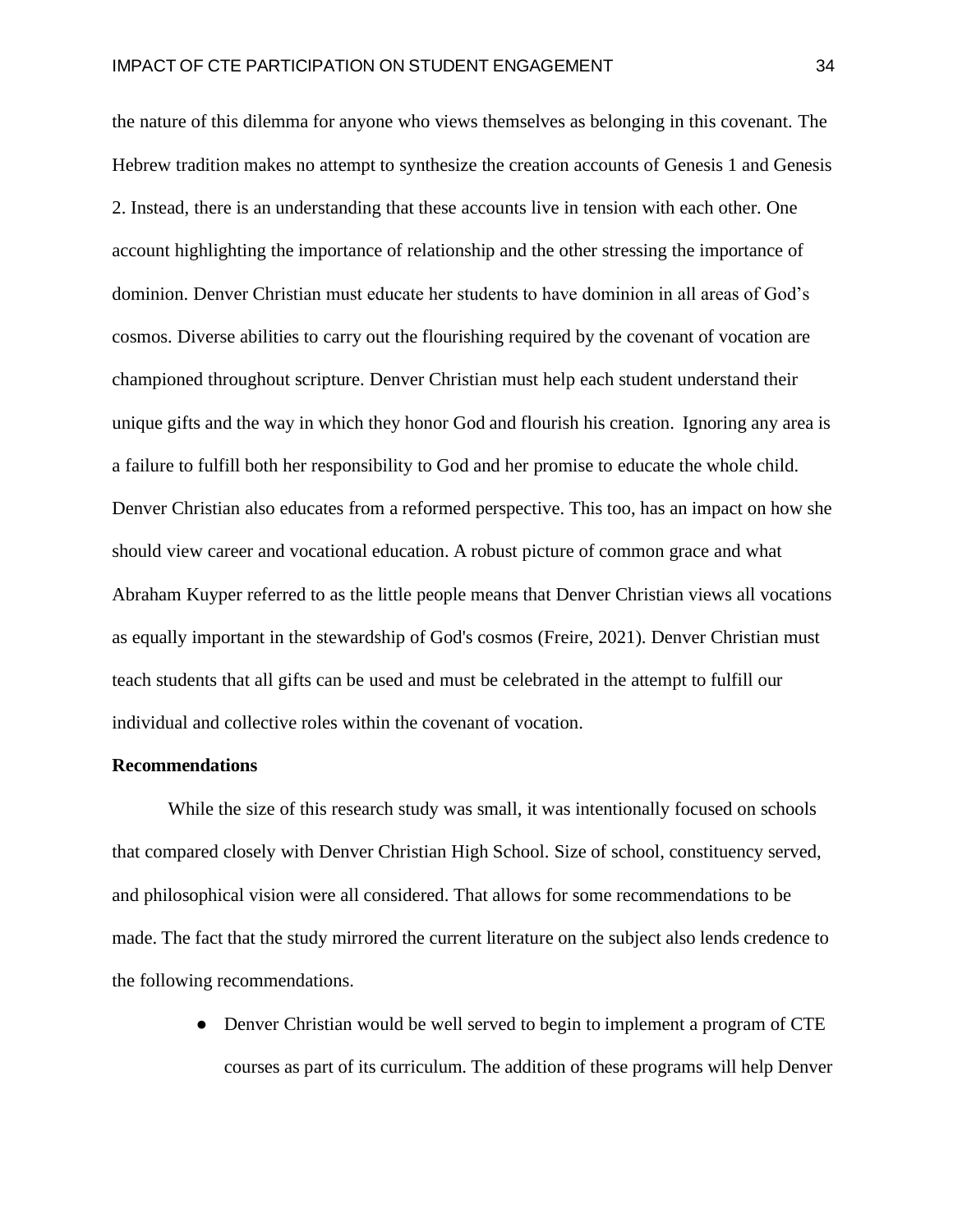Christian meet both its mission and its promise to increase the college and career readiness of its students.

- Denver Christian should take a next step that includes a more thorough investigation into the way different models of CTE implementation work. This should include both a look at the options that are available in-house and the resources that can be met through the public school district.
- Denver Christian should be intentional about how it will establish this program. Simply adding a shop class does not create a CTE program. Denver Christian must determine which standards and goals of CTE fit well within our curriculum and community. These standards must then be woven throughout the curriculum to link the learning of students to their future.
- Denver Christian should conduct some research that attempts to understand the reasons for increased student engagement. Interviewing students, teachers, parents, and administrators from schools that have successful CTE programs would be valuable in determining how to build a program.
- This investigation should include a look at dual credit courses. Denver Christian should continue to offer these courses if they can intentionally design them to help meet the mission of educating students as a whole child.

A quote that is often attributed to C. S. Lewis goes something like this, "I do not remember any one singular meal that my mother cooked, but I can assure you that each one was important for my growth." Whether or not C. S. Lewis actually said this may be debatable, but there is a truth that Denver Christian can garner from it. It is a thousand seemingly mundane interactions and lessons, all connected to the vision that will really build students and their identity. Students that become adults that are connected to life-long learning that benefits their communities and helps them fulfill their individual and collective roles within the covenant of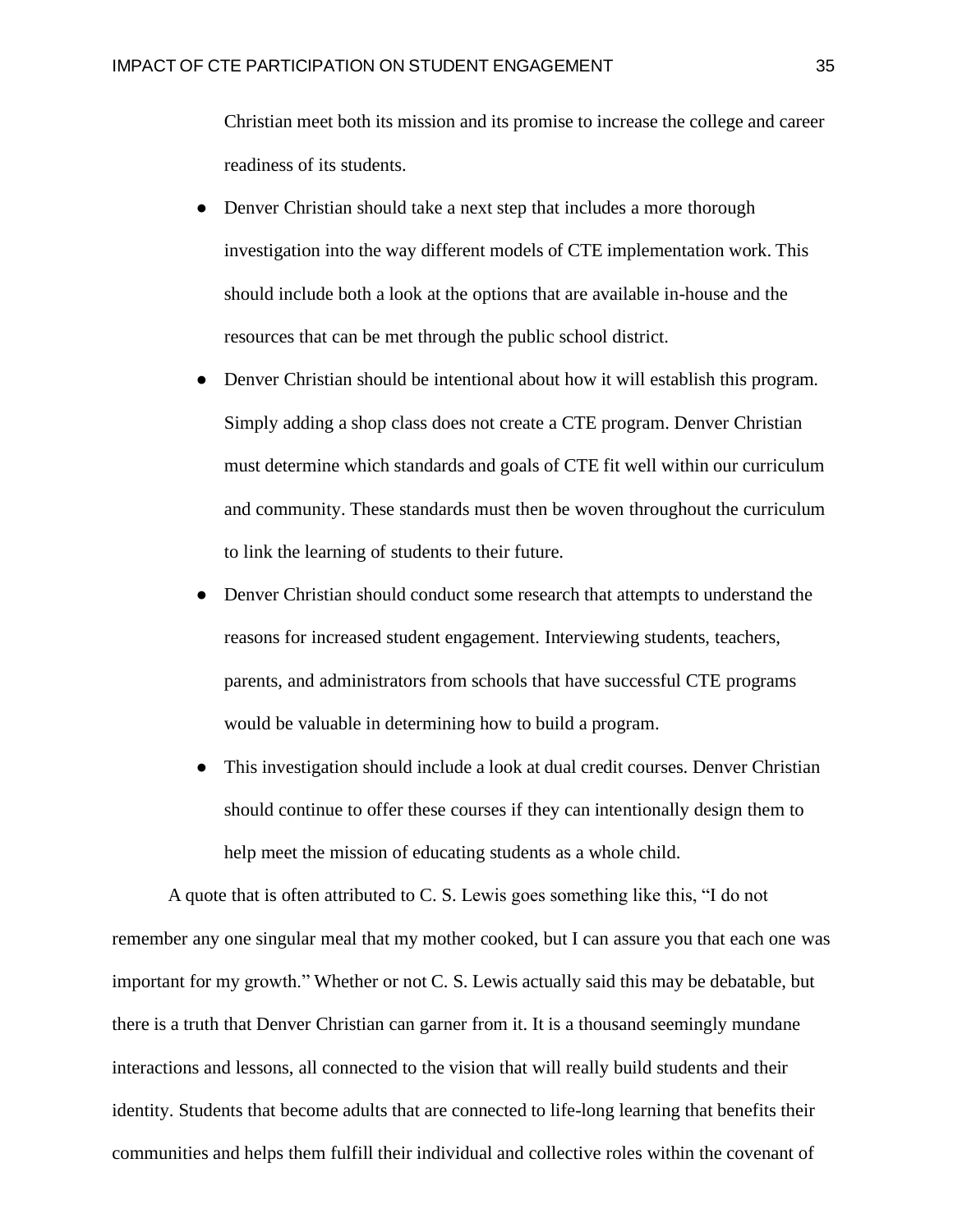vocation.

#### **Limitations**

There are some limitations connected to the size of this research study. This survey was limited to 388 students at just three private Christian schools. This sample was just 37% of the student population. A larger sample group and higher response rate would be preferable. It was also limited by the number of schools that participated. Only School 1 had a program that was planned and put in place with intentionality. There are other schools that have added programs within the last decade with this same level of intentionality and planning. Two of those schools have a somewhat unorganized approach to their CTE curriculum. Due to that fact, the results were not able to be broken down into levels of CTE participation. For this reason, the study could not adequately test Diehl's (2020) claim that too much CTE participation causes the participants to disconnect from their school community and become less engaged with their learning.

A final limitation in the size of this study is the fact that it only sought to measure student engagement responses. The scope was very limited. A complete study would also survey staff and administration and might also create a mechanism for determining the reasons behind increased engagement by conducting interviews with students involved.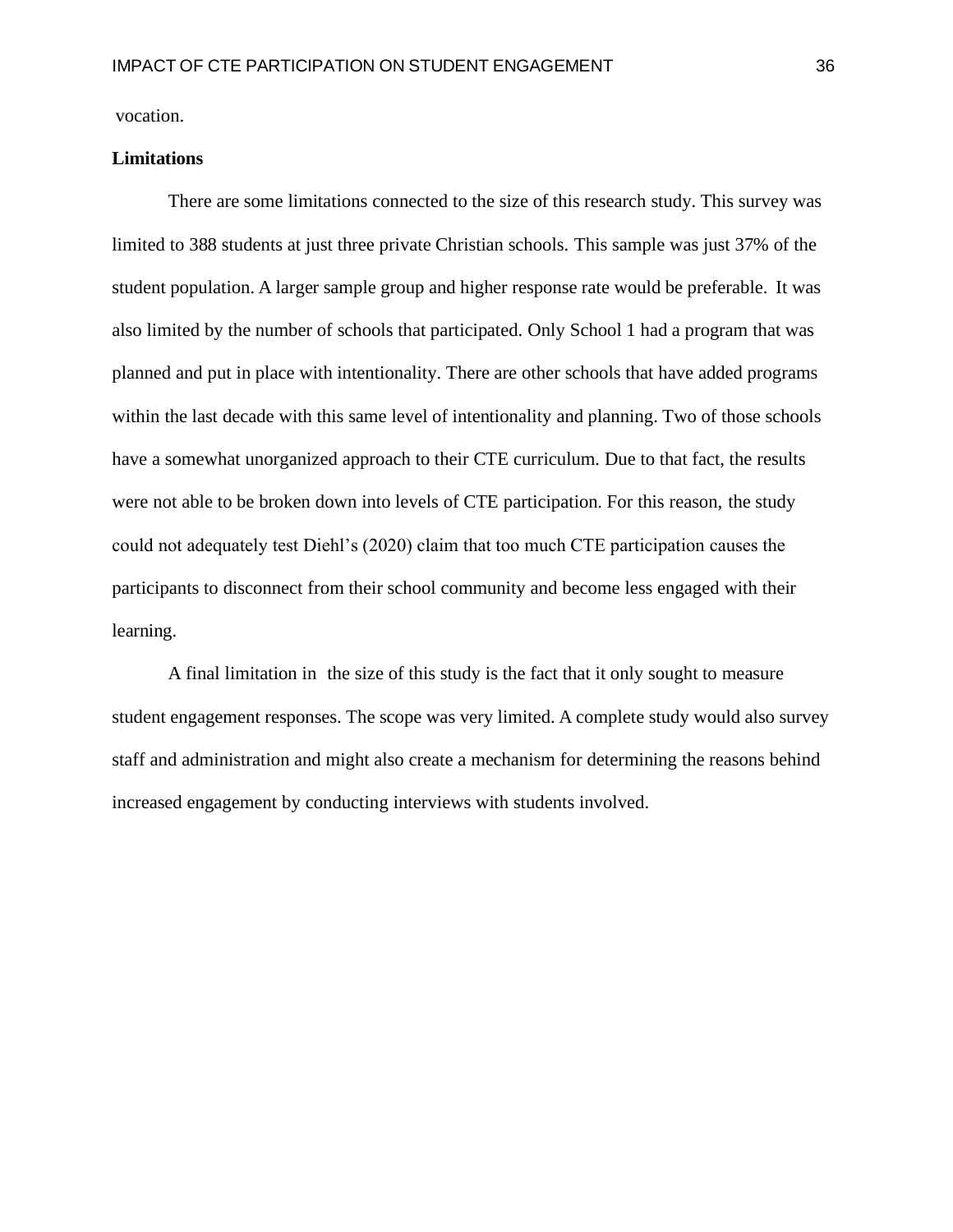#### **References**

- <span id="page-38-0"></span>Arneson, A., Hodara, M., Klein, S., Regional Educational Laboratory Northwest (ED), & Education Northwest. (2020). *Career and technical education in Oregon: Exploring who participates in high school and the outcomes they achieve*. Regional Educational Laboratory Northwest.
- Castellano, M. E., Richardson, G. B., Sundell, K., & Stone, J. R., III. (2017). Preparing students for college and career in the United States: The effects of career-themed programs of study on high school performance. *Vocations and Learning, 10*(1), 47–70. http://dx.doi.org.ezproxy.dordt.edu:8080/10.1007/s12186-016-9162-7
- Crawford, M. B. (2010). *Shop class as soulcraft: An inquiry into the value of work.* Penguin Group USA.
- CTE Today. *ACTE*. (2021, May 26). Retrieved December 10, 2021, from [https://www.acteonline.org/cte-today/.](http://www.acteonline.org/cte-today/)
- Diehl, D. K. (2020). It's good until it's not: The curvilinear relationship between affective school engagement and career and technical education participation. *Career and Technical Education Research, 45*(3), 45–62. https://doi-org.ezproxy.dordt.edu:8085/10.5328/cter45.3.45
- Dougherty, S. M., Gottfried, M. A., & Sublett, C. (2019). Does increasing career and technical education coursework in high school boost educational attainment and labor market outcomes? *Journal of Education Finance*, *44*(4), 423–447. https://muse-jhu-edu.ezproxy.dordt.edu:8085/article/738163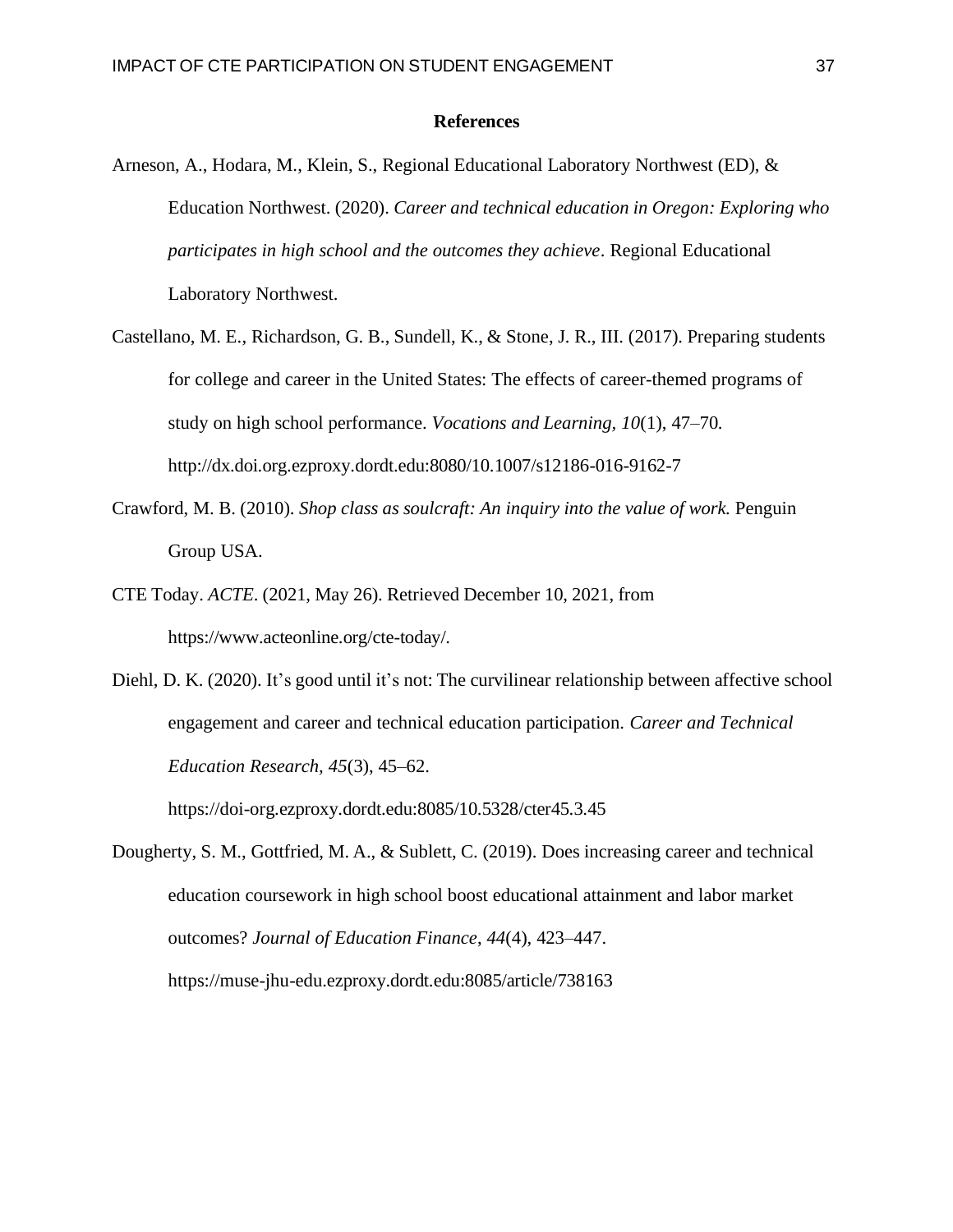- Freire, L. G. (2021). Political Economy in Brazil. In M. Kaemingk (Ed.), *Reformed public theology: A global vision for life in the world.* (pp. 97-109). Baker Academic, a division of Baker Publishing Group.
- Geraci, J., Palmerini, M., Cirillo, P., & McDougald, V. (2017). *What teens want from their schools: A national survey of high school student engagement*. Thomas B. Fordham Institute.
- Giani, M. S. (2019). Does vocational still imply tracking? Examining the evolution of career and technical education curricular policy in Texas. *Educational Policy, 33*(7), 1002–1046. http://dx.doi.org.ezproxy.dordt.edu:8080/10.1177/0895904817745375
- Hodge, E., Dougherty, S., Burris, C., & University of Colorado at Boulder, N. E. P. C. (2020). *Tracking and the future of career and technical education: How efforts to connect school and work can avoid the past mistakes of vocational education.* In National Education Policy Center.
- Kreisman, D., & Stange, K. (2020). Vocational and career tech education in American high schools: The value of depth over breadth. *Education Finance and Policy, 15*(1), 11–44. https://doi-org.ezproxy.dordt.edu:8085/10.1162/edfp\_a\_00266
- Loveland, T., Love, T. S., Wilkerson, T., & Simmons, P. (2020). Jackson's Mill to Chinsegut: The journey to STEL. *Technology and Engineering Teacher, 79*(5), 8–13.
- Michaels, C., & Barone, D. (2020). Career and technical education: Academic achievement as measured by national testing. *Career and Technical Education Research, 45*(3), 3–20. https://doi-org.ezproxy.dordt.edu:8085/10.5328/cter45.3.3
- Michaels, C., & Liu, L. (2020). Differences in academic achievements among high school graduatesfrom four career and technical education (CTE) program areas. *International*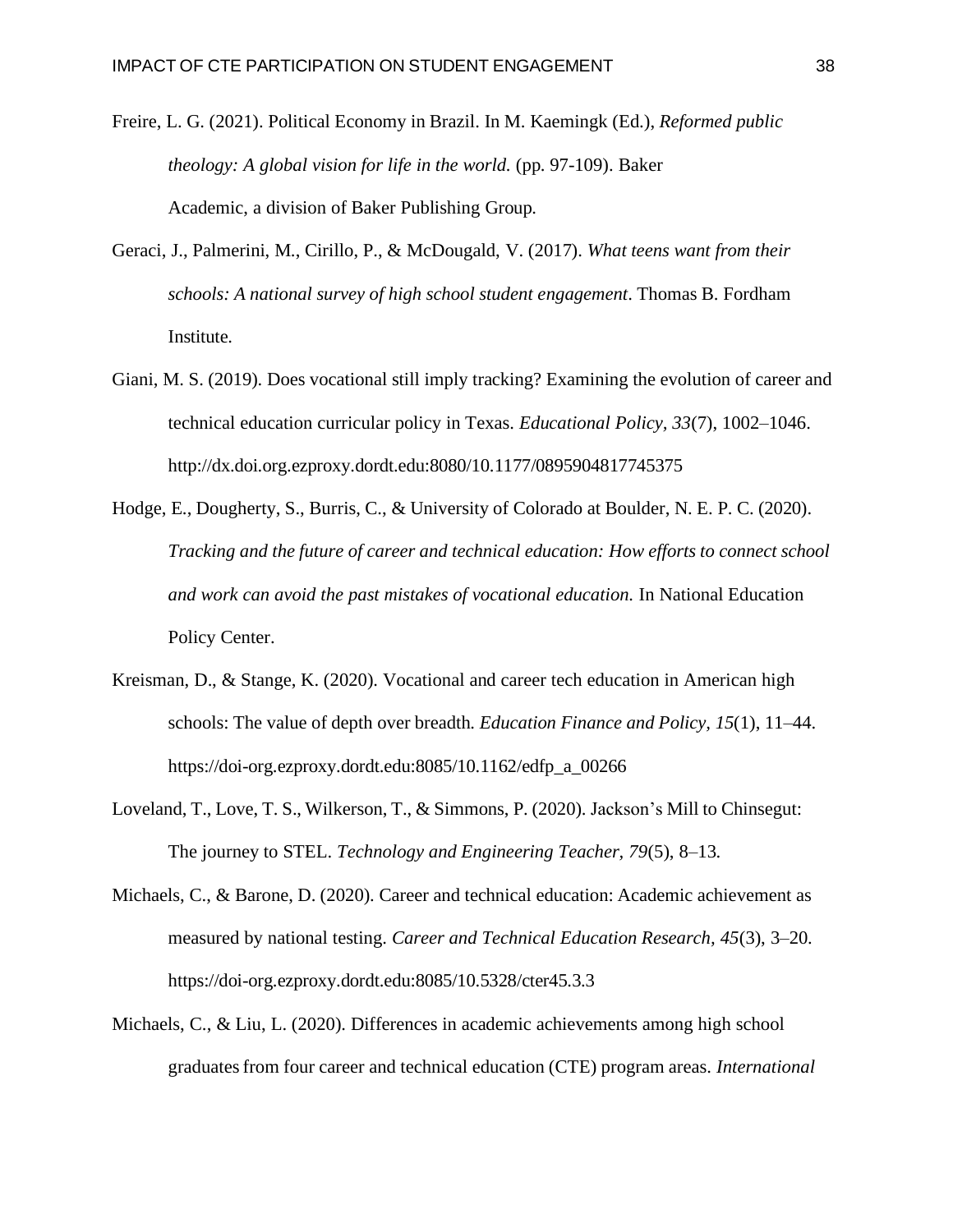*Journal of Technology in Teaching and Learning, 15*(2), 109–125.

Miller, D. (2016, April 22). Land-Grant university FAQ. *Association of Public & Land-grant Universities.* Retrieved April 25, 2022, from

[https://www.](http://www.aplu.org/about-us/history-of-aplu/what-is-a-land-grant-university/)aplu.o[rg/about-us/history-of-aplu/what-is-a-land-grant-university/](http://www.aplu.org/about-us/history-of-aplu/what-is-a-land-grant-university/)

Perry, A. (2019). Making the Most of Perkins V. *State Education Standard, 19*(3), 15–17.

Sinek, S. (2010). Simon Sinek. TED. Retrieved April 25, 2022, from

[https://www.ted.com/speakers/simon\\_sinek](http://www.ted.com/speakers/simon_sinek)

Soloveitchik, J.D. (2006). *The lonely man of faith*. Doubleday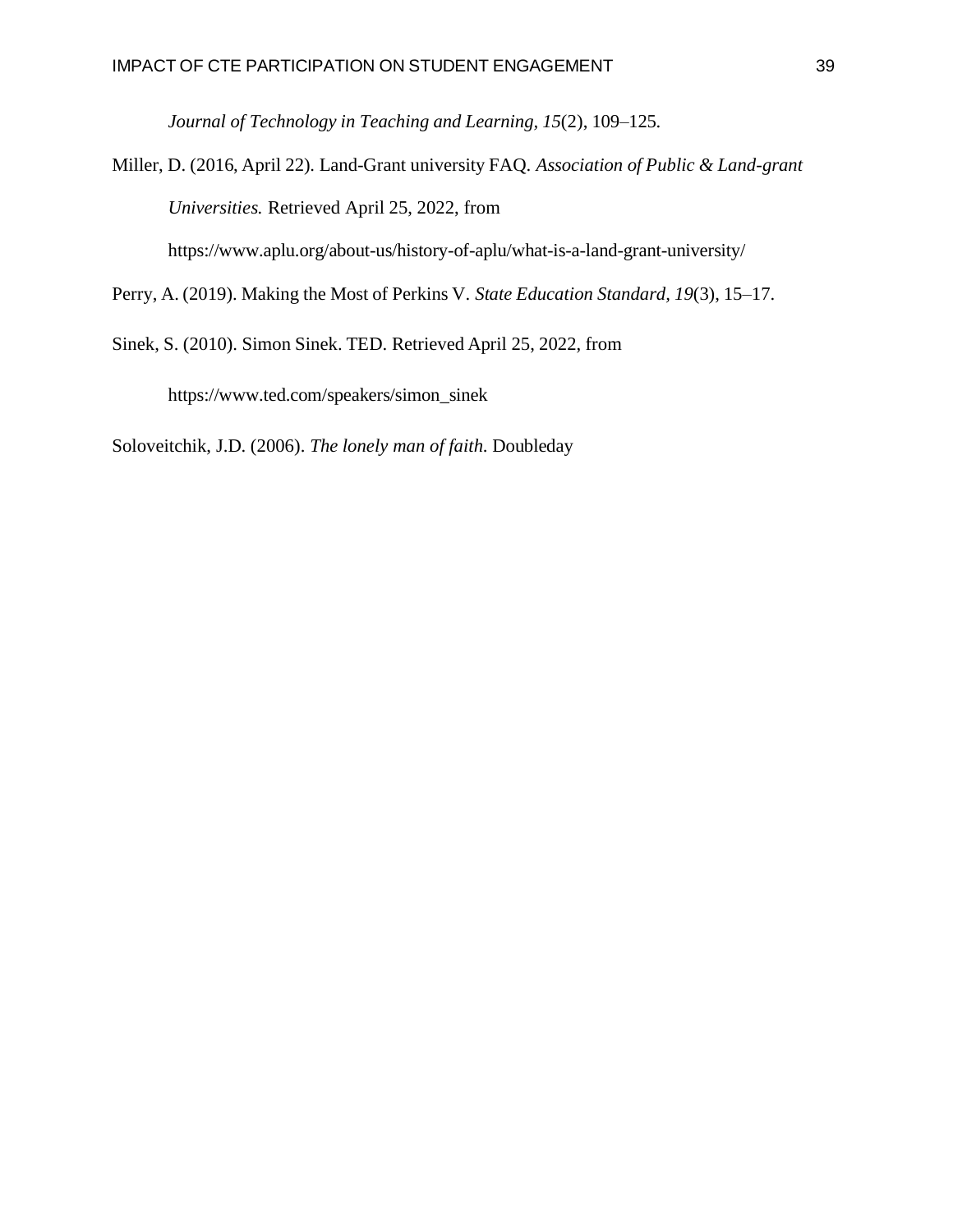# **Appendix**

# **Survey**

# **Demographic information**

| 1. Which of the following states do you go to school in?                              |                                     |                                                  |        |                                                                                         |  |
|---------------------------------------------------------------------------------------|-------------------------------------|--------------------------------------------------|--------|-----------------------------------------------------------------------------------------|--|
| Nevada                                                                                | California                          | Michigan                                         |        | Minnesota                                                                               |  |
|                                                                                       | 2. What grade are you currently in? |                                                  |        |                                                                                         |  |
| 9th                                                                                   | 10 <sub>th</sub>                    | 11 <sup>th</sup>                                 | 12th   |                                                                                         |  |
|                                                                                       |                                     |                                                  |        | 3. Do you take any classes for dual credit? (Earning credit toward both high school and |  |
|                                                                                       | college graduation requirements)    |                                                  |        |                                                                                         |  |
| Yes                                                                                   | N <sub>0</sub>                      |                                                  |        |                                                                                         |  |
|                                                                                       |                                     | 4. How many CTE courses will you take this year? |        |                                                                                         |  |
| $\Omega$                                                                              | $1 - 2$                             | $3-4$                                            | $5-6$  | More than 6                                                                             |  |
| 5. How many CTE courses will you/do you plan to complete through the entirety of your |                                     |                                                  |        |                                                                                         |  |
| high school experience?                                                               |                                     |                                                  |        |                                                                                         |  |
| $\Omega$                                                                              | $1 - 4$                             | $5-8$                                            | $9-12$ | More than 12                                                                            |  |
| 6. Are you currently taking a course that could be considered CTE?                    |                                     |                                                  |        |                                                                                         |  |

Yes No

# **Affective Engagement - Liking for learning & School**

| 1. I think what we are learning in school is fun.                        |          |       |                |  |
|--------------------------------------------------------------------------|----------|-------|----------------|--|
| Strongly disagree                                                        | Disagree | Agree | Strongly agree |  |
| 2. I like what I am learning in school.                                  |          |       |                |  |
| Strongly disagree Disagree                                               |          | Agree | Strongly agree |  |
| 3. I enjoy learning new things in class.                                 |          |       |                |  |
| Strongly disagree Disagree                                               |          | Agree | Strongly agree |  |
| 4. I am proud to be at this school.                                      |          |       |                |  |
| Strongly disagree Disagree                                               |          | Agree | Strongly agree |  |
| 5. Most days, I look forward to coming to school.                        |          |       |                |  |
| Strongly disagree Disagree                                               |          | Agree | Strongly agree |  |
| 6. I participate in school activities beyond the classroom.              |          |       |                |  |
| Strongly disagree Disagree                                               |          | Agree | Strongly agree |  |
| 7. My participation in CTE courses has increased my enjoyment of school. |          |       |                |  |
| Strongly disagree Disagree                                               |          | Agree | Strongly agree |  |
| 8. I enjoy good relationships with my teachers                           |          |       |                |  |
| Strongly disagree Disagree                                               |          | Agree | Strongly agree |  |
| 9. I enjoy good relationships with my CTE course teachers.               |          |       |                |  |
| Strongly disagree Disagree                                               |          | Agree | Strongly agree |  |
| 10. I enjoy good relationships with my peers at school.                  |          |       |                |  |
| Strongly disagree<br>Disagree                                            |          | Agree | Strongly agree |  |